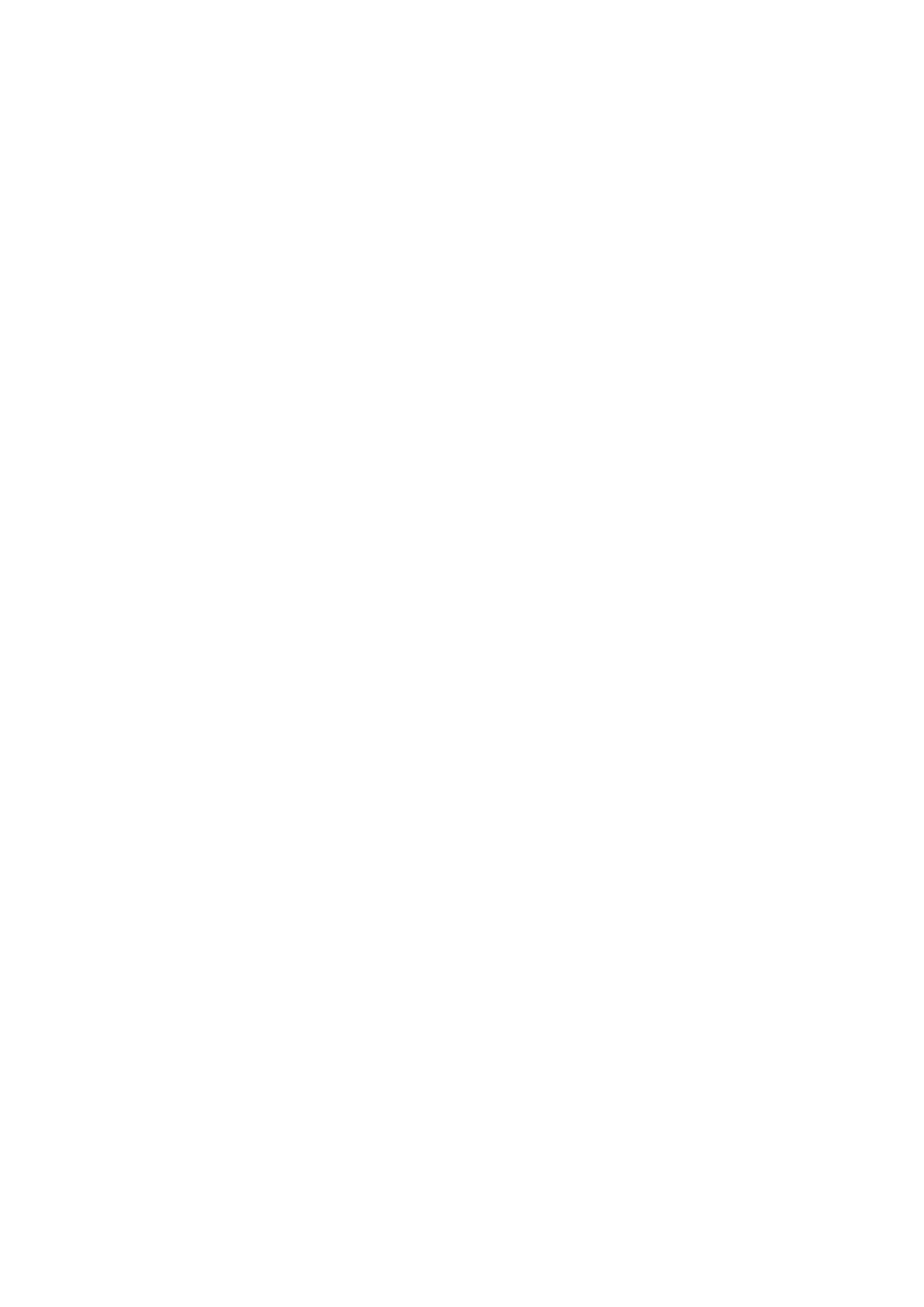# **ANNEX**

### **INTERIM GUIDELINES FOR THE SAFETY OF SHIPS USING METHYL/ETHYL ALCOHOL AS FUEL**

### **1 Introduction**

1.1 The purpose of these Interim Guidelines is to provide an international standard for ships using methyl/ethyl alcohol as fuel.

1.2 The basic philosophy of these Interim Guidelines is to provide provisions for the arrangement, installation, control and monitoring of machinery, equipment and systems using methyl/ethyl alcohol as fuel to minimize the risk to the ship, its crew and the environment, having regard to the nature of the fuels involved.

1.3 Throughout the development of these Interim Guidelines it was recognized that the provisions therein must be based on sound naval architectural and engineering principles and the best understanding available of current operational experience, field data and research and development. These Interim Guidelines address all areas that need special consideration for the use of methyl/ethyl alcohol as fuel.

1.4 These Interim Guidelines follow the goal-based approach (MSC.1/Circ.1394/Rev.2) by specifying goals and functional requirements for each section forming the basis for the design, construction and operation of ships using methyl/ethyl alcohol as fuel.

1.5 The current version of these Interim Guidelines includes provisions to meet the functional requirements for methyl/ethyl alcohol as fuel.

#### **2 General**

### **2.1 Application**

Unless expressly provided otherwise, these Interim Guidelines apply to ships to which part G of SOLAS chapter II-1 applies.

### **2.2 Definitions**

For the purpose of these Interim Guidelines, the terms used have the meanings defined in the following paragraphs. Terms not defined have the same meaning as in SOLAS chapter II-2 and the IGF Code.

2.2.1 *Bunkering* means the transfer of fuel from land-based or floating facilities into ships' permanent tanks or connection of portable tanks to the fuel supply system.

2.2.2 *Fuel* means methyl/ethyl alcohol fuels, containing allowable additives or impurities, suitable for the safe operation on board ships, complying with an international standard.

2.2.3 *Fuel tank* is any integral, independent or portable tank used for storage of fuel. The spaces around the fuel tank are defined as follows:

.1 *Fuel storage hold space* is the space enclosed by the ship's structure in which a fuel tank is situated. If tank connections are located in the fuel storage hold space, a fuel storage hold space should also be considered as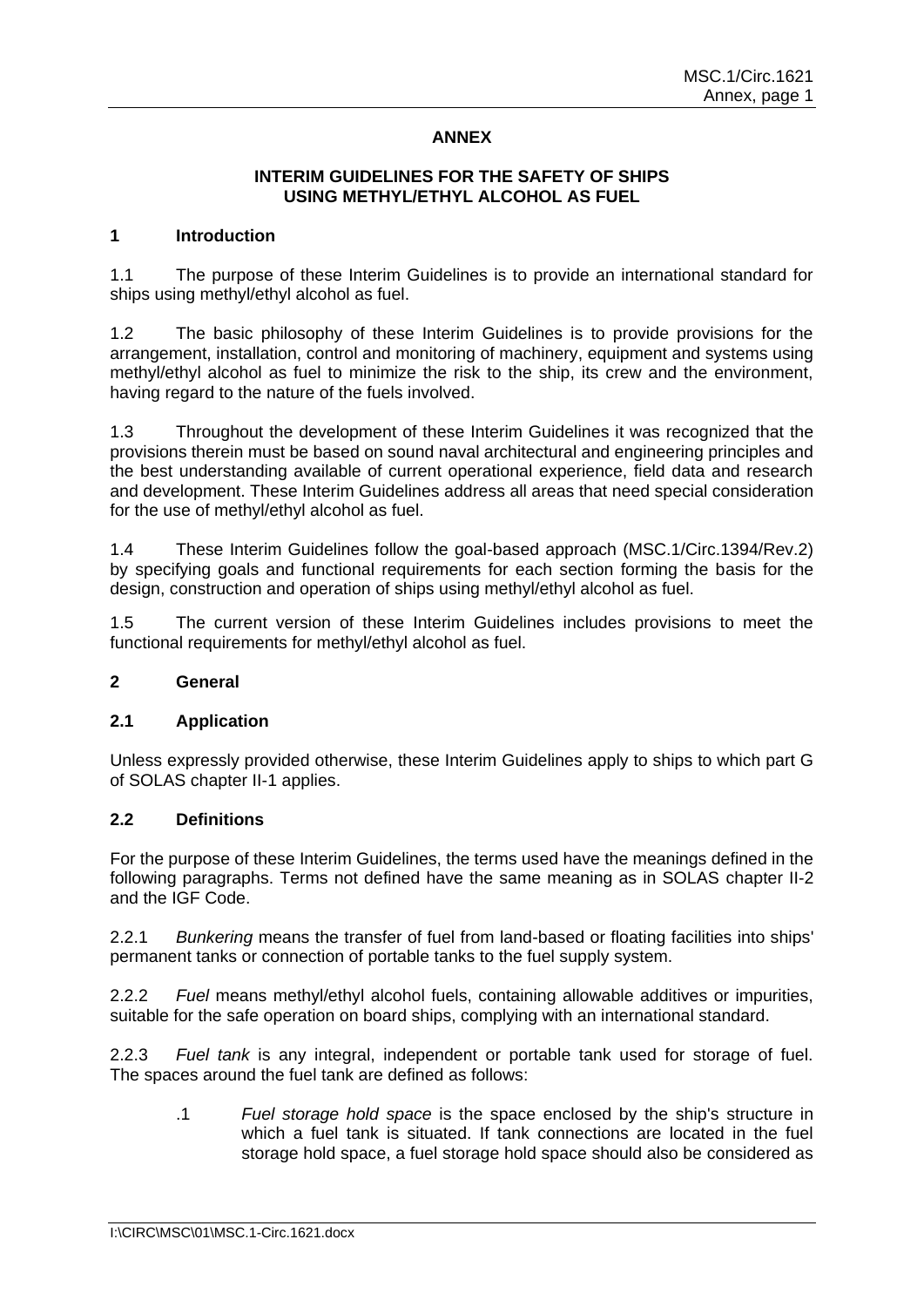tank connection space. Integral fuel tanks do not have a fuel storage hold space;

- .2 *Cofferdam* is a structural space surrounding a fuel tank which provides an added layer of gas and liquid tightness protection against external fire, and toxic and flammable vapours between the fuel tank and other areas of the ship; and
- .3 *Tank connection space* is a space surrounding all tank connections and tank valves that is required for tanks with such connections in enclosed spaces.

2.2.4 *Fuel preparation space* means any space containing equipment for fuel preparation purposes, such as fuel pumps, fuel valve train, heat exchangers and filters.

2.2.5 *Gas freeing* is the process carried out to achieve a safe tank atmosphere. It includes two distinct operations:

- .1 purging the hazardous tank atmosphere with an inert gas or other suitable medium (e.g. water) to dilute the hazardous vapour to a level where air can be safely introduced; and
- .2 replacing the diluted inert atmosphere with air.

2.2.6 *Independent tanks* are self-supporting, do not form part of the ship's hull and are not essential to the hull strength.

2.2.7 *Integral tank* means a fuel-containment envelope tank which forms part of the ship's hull and which may be stressed in the same manner and by the same loads which stress the contiguous hull structure and which is normally essential to the structural completeness of the ship's hull.

2.2.8 *Portable tank* means an independent tank being able to be:

- .1 easily connected and disconnected from ship systems; and
- .2 easily removed from ship and installed on board ship.
- 2.2.9 *Single failure* is where loss of intended function occurs through one fault or action.
- 2.2.10 *Single fuel engine* means an engine capable of operating on a fuel defined as in 2.2.2 only.

## **2.3 Alternative design**

2.3.1 These Interim Guidelines contain functional requirements for all appliances and arrangements related to the usage of methyl/ethyl alcohol fuels.

2.3.2 Appliances and arrangements of methyl/ethyl alcohol fuel systems may deviate from those set out in these Interim Guidelines, provided such appliances and arrangements meet the intent of the goal and functional requirements concerned and provide an equivalent level of safety to the relevant sections.

2.3.3 The equivalence of the alternative design should be demonstrated as specified in SOLAS regulation II-1/55 and approved by the Administration. However, the Administration should not allow operational methods or procedures to be applied as an alternative to a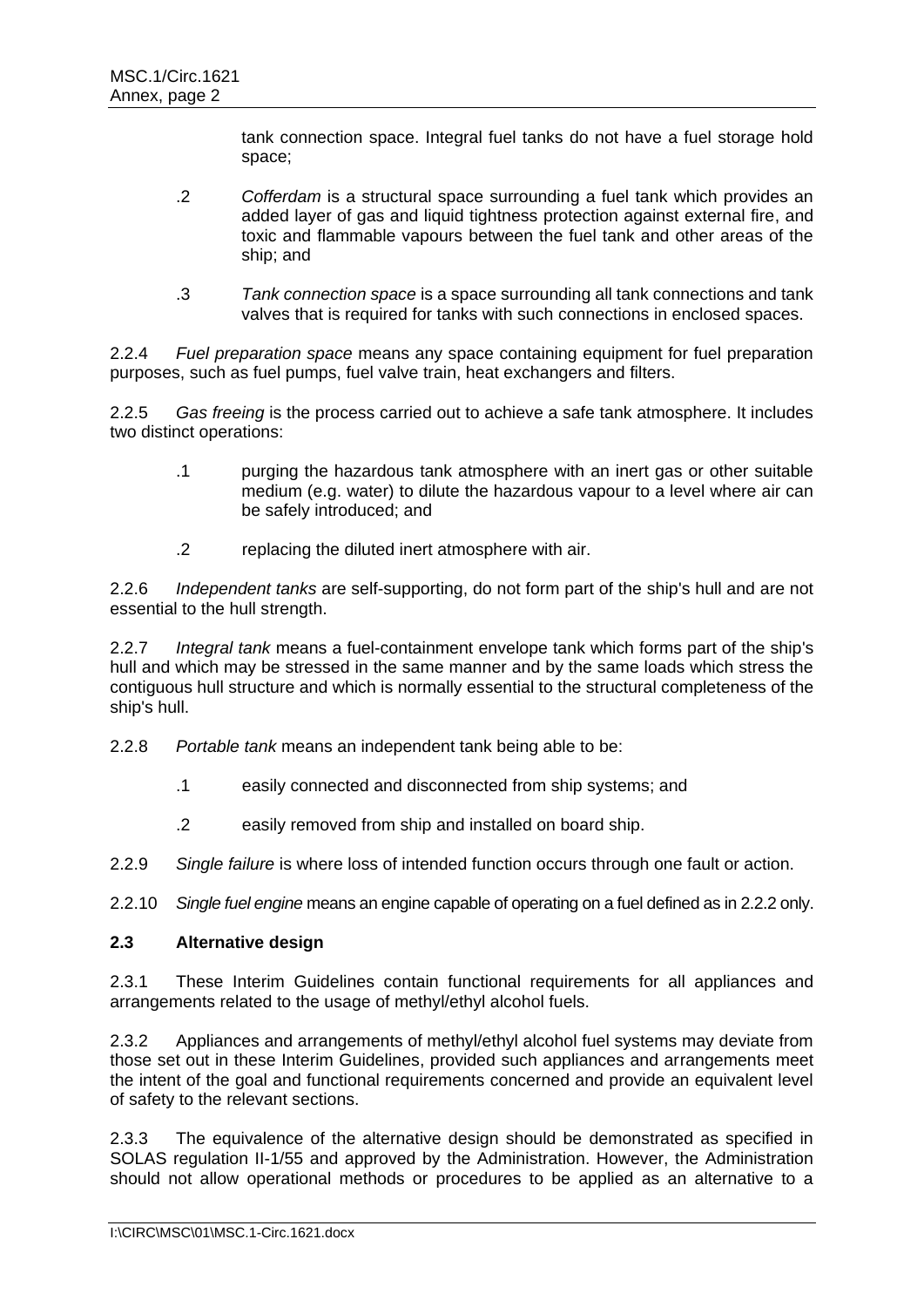particular fitting, material, appliance, apparatus, item of equipment or type thereof which is prescribed by these Interim Guidelines.

## **3 Goal and functional requirements**

### **3.1 Goal**

The goal of these Interim Guidelines is to provide for safe and environmentally friendly design, construction and operation of ships and in particular their installations of systems for propulsion machinery, auxiliary power generation machinery and/or other purpose machinery using methyl/ethyl alcohol as fuel.

# **3.2 Functional requirements**

3.2.1 The safety, reliability and dependability of the systems should be equivalent to that achieved with new and comparable conventional oil-fuelled main and auxiliary machinery.

3.2.2 The probability and consequences of fuel-related hazards should be limited to a minimum through arrangement and system design, such as ventilation, detection and safety actions. In the event of fuel leakage or failure of the risk reducing measures, necessary safety actions should be initiated.

3.2.3 The design philosophy should ensure that risk-reducing measures and safety actions for the fuel installation do not lead to an unacceptable loss of power.

3.2.4 Hazardous areas should be restricted, as far as practicable, to minimize the potential risks that might affect the safety of the ship, persons on board and equipment.

3.2.5 Equipment installed in hazardous areas should be minimized to that required for operational purposes and should be suitably and appropriately certified.

3.2.6 Unintended accumulation of explosive, flammable or toxic vapour and liquid concentrations should be prevented.

3.2.7 System components should be protected against external damage.

3.2.8 Sources of ignition in hazardous areas should be minimized to reduce the probability of fire and explosions.

3.2.9 Safe and suitable fuel supply, storage and bunkering arrangements should be provided, capable of receiving and containing the fuel in the required state without leakage.

3.2.10 Piping systems, containment and overpressure relief arrangements that are of suitable design, material, construction and installation for their intended application should be provided.

3.2.11 Machinery, systems and components should be designed, constructed, installed, operated, maintained and protected to ensure safe and reliable operation.

3.2.12 Suitable control, alarm, monitoring and shutdown systems should be provided to ensure safe and reliable operation.

3.2.13 Fixed fuel vapour and/or leakage detection suitable for all spaces and areas concerned should be arranged.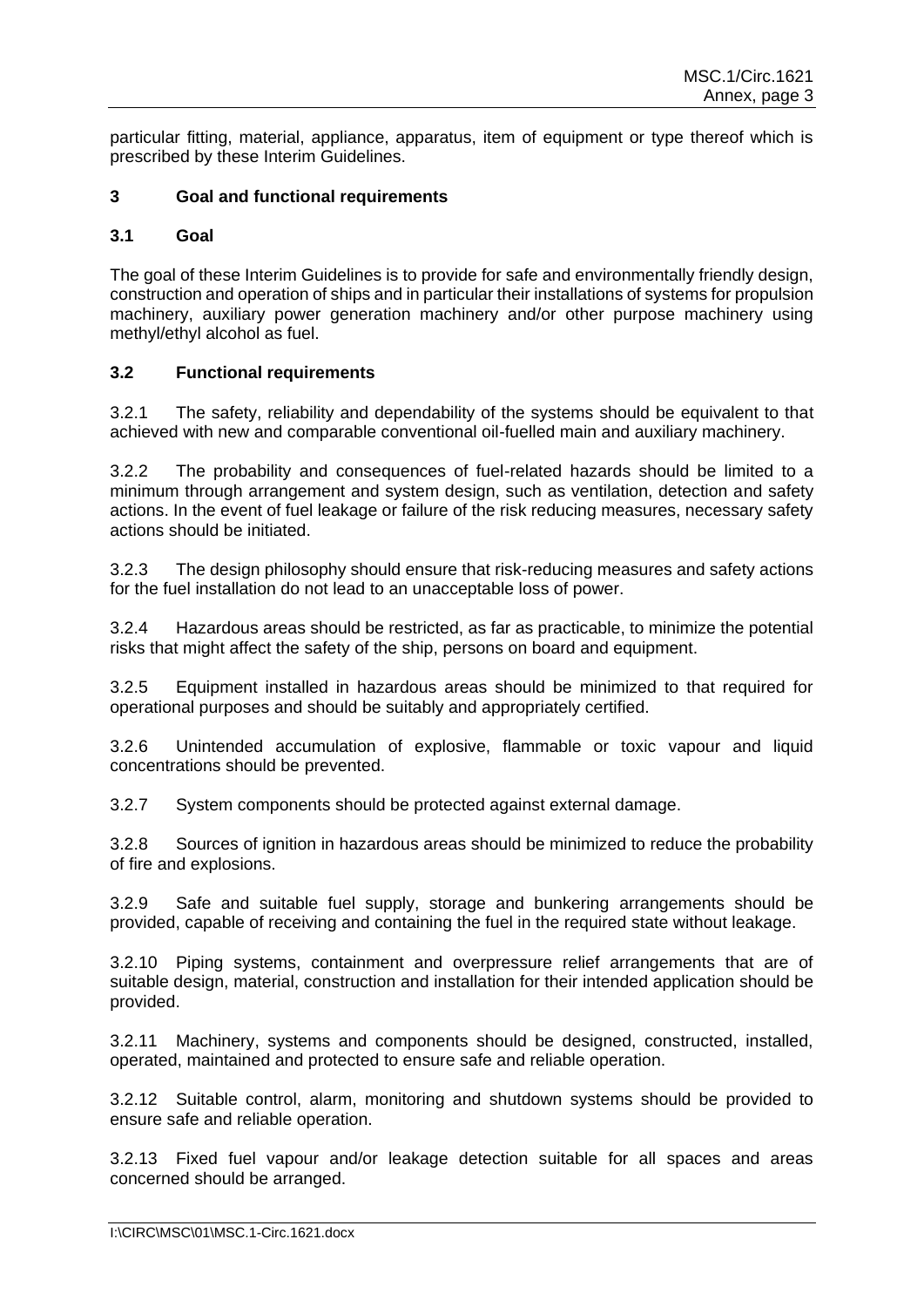3.2.14 Fire detection, protection and extinction measures appropriate to the hazards concerned should be provided.

3.2.15 Commissioning, trials and maintenance of fuel systems and fuel utilization machinery should satisfy the goal in terms of safety, availability and reliability.

3.2.16 The technical documentation should permit an assessment of the compliance of the system and its components with the applicable rules, guidelines, design standards used, and the principles related to safety, availability, maintainability and reliability.

3.2.17 A single failure in a technical system or component should not lead to an unsafe or unreliable situation.

### **4 General provisions**

### **4.1 Goal**

The goal of this section is to ensure that the necessary assessments of the risks involved are carried out in order to eliminate or mitigate any adverse effect on the persons on board, the environment or the ship.

### **4.2 Risk assessment**

4.2.1 A risk assessment should be conducted to ensure that risks arising from the use of methyl/ethyl alcohol fuels affecting persons on board, the environment, the structural strength, or the integrity of the ship are addressed. Consideration should be given to the hazards associated with physical layout, operation and maintenance, following any reasonably foreseeable failure.

4.2.2 The risks should be analysed using acceptable and recognized risk analysis techniques. Loss of function, component damage, fire, explosion, toxicity and electric shock should, as a minimum, be considered. The analysis should ensure that risks are eliminated wherever possible. Risks which cannot be eliminated should be mitigated as necessary. Details of risks, and the means by which they are mitigated, should be documented to the satisfaction of the Administration.

## **4.3 Limitation of explosion consequences**

An explosion in any space containing any potential sources of release<sup>1</sup> and potential ignition sources should not:

- .1 cause damage to or disrupt the proper functioning of equipment/systems located in any space other than that in which the incident occurs;
- .2 damage the ship in such a way that flooding of water below the main deck or any progressive flooding occur;
- .3 damage work areas or accommodation in such a way that persons who stay in such areas under normal operating conditions are injured;
- .4 disrupt the proper functioning of control stations and switchboard rooms necessary for power distribution;

Double wall fuel pipes are not considered as potential sources of release.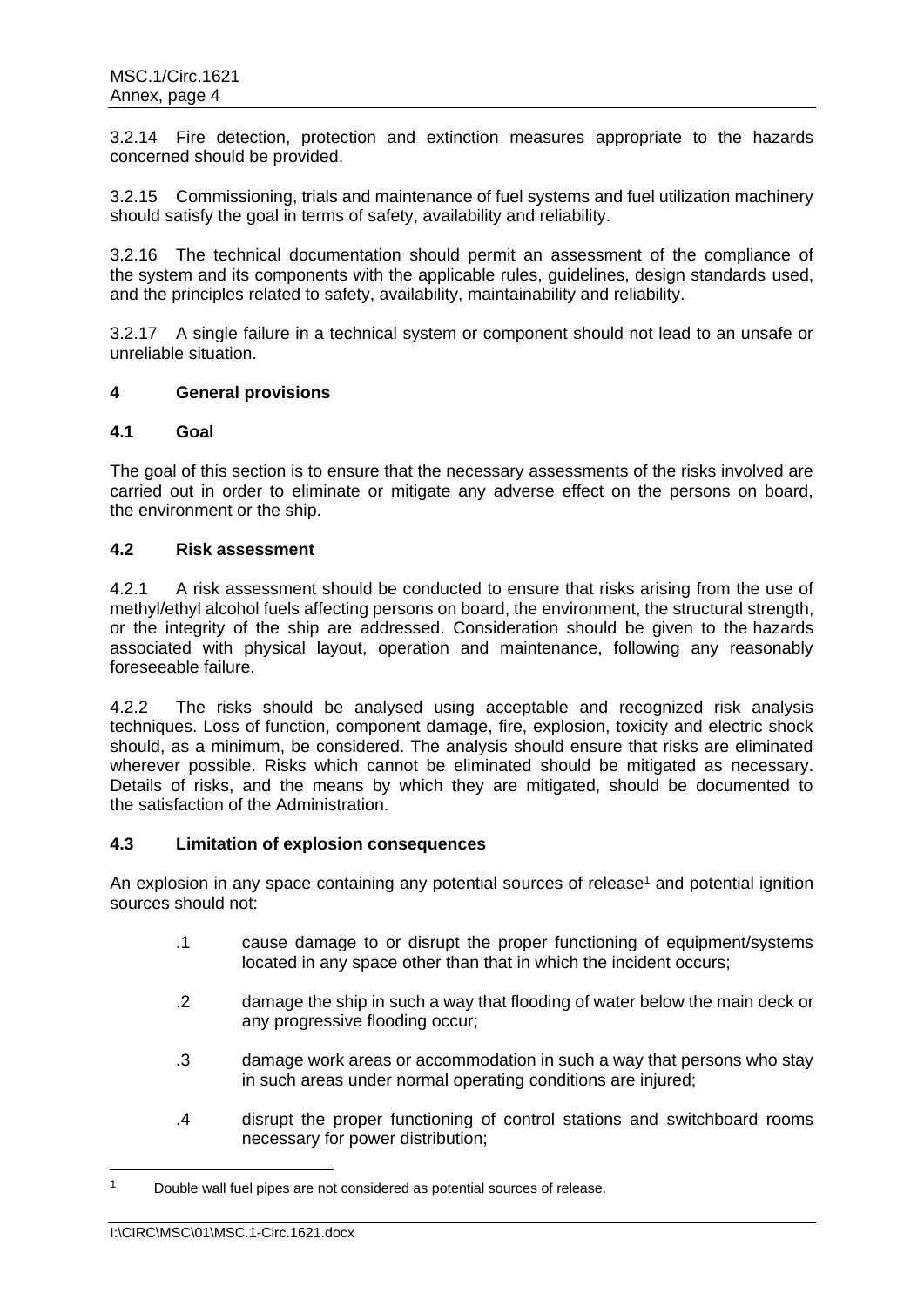- .5 damage life-saving equipment or associated launching arrangements;
- .6 disrupt the proper functioning of fire-fighting equipment located outside the explosion-damaged space;
- .7 affect other areas of the vessel in such a way that chain reactions involving, inter alia, cargo, gas and bunker oil may arise; or
- .8 prevent persons' access to life-saving appliances (LSA) or impede escape routes.

#### **5 Ship design and arrangement**

### **5.1 Goal**

The goal of this section is to provide for safe location, space arrangements and mechanical protection of power generation equipment, fuel storage system, fuel supply equipment and refuelling systems.

### **5.2 Functional requirements**

This section is related to functional requirements 3.2.1, 3.2.2, 3.2.3, 3.2.4, 3.2.5, 3.2.6, 3.2.7, 3.2.12, 3.2.14 and 3.2.16. In particular, the following applies:

- .1 the fuel tank(s) should be located in such a way that the probability of the tank(s) being damaged following a collision or grounding is reduced to a minimum taking into account the safe operation of the ship and other hazards that may be relevant to the ship;
- .2 fuel containment systems, fuel piping and other fuel release sources should be located and arranged such that released fuel, either as vapour or liquid, is led to safe locations;
- .3 the access or other openings to spaces containing potential sources of fuel release should be arranged such that flammable, asphyxiating or toxic vapours or liquids cannot escape to spaces that are not designed for the presence of such substances;
- .4 fuel piping should be protected against mechanical damage;
- .5 the propulsion and fuel supply system should be designed such that safety actions after any fuel leakage do not lead to an unacceptable loss of power; and
- .6 the probability of a fire or explosion in a machinery space as a result of a fuel release should be minimized in the design, with special attention to the risk of leakage from pumps, valves and connections.

### **5.3 General provisions**

5.3.1 Tanks containing fuel should not be located within accommodation spaces or machinery spaces of category A.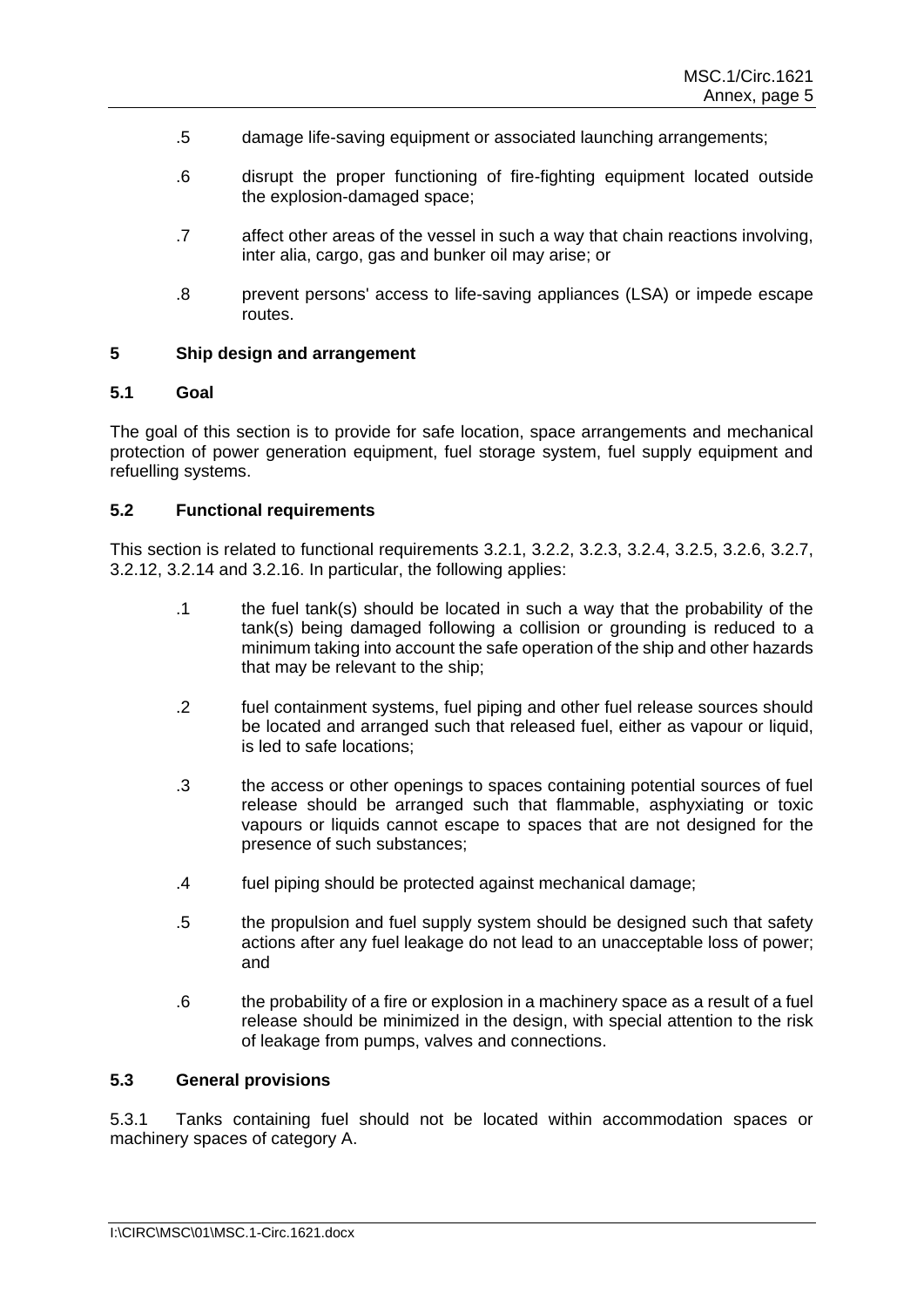5.3.2 Integral fuel tanks should be surrounded by protective cofferdams, except on those surfaces bound by shell plating below the lowest possible waterline, other fuel tanks containing methyl/ethyl alcohol, or fuel preparation space.

5.3.3 The fuel containment system should be abaft of the collision bulkhead and forward of the aft peak bulkhead.

5.3.4 Fuel tanks located on open decks should be protected against mechanical damage.

5.3.5 Fuel tanks on open decks should be surrounded by coamings and spills should be collected in a dedicated holding tank.

5.3.6 Special consideration should be given to chemical tankers using methyl/ethyl alcohol cargoes as fuel.

### **5.4 Independent fuel tanks**

- 5.4.1 Independent tanks may be accepted on open decks or in a fuel storage hold space.
- 5.4.2 Independent tanks should be fitted with:
	- .1 mechanical protection of the tanks depending on location and cargo operations;
	- .2 if located on an open deck, drip tray arrangements for leak containment and water spray systems for emergency cooling; and
	- .3 if located in a fuel storage hold space, the space should meet the provisions of sections 11 and 13.

5.4.3 Independent fuel tanks should be secured to the ship's structure. The arrangement for supporting and fixing the tanks should be designed for the maximum expected static, dynamic inclinations and accidental loads as well as the maximum expected values of acceleration, taking into account the ship characteristics and the position of the tanks.

## **5.5 Portable tanks**

5.5.1 Portable fuel tanks should be located in dedicated areas fitted with:

- .1 mechanical protection of the tanks depending on location and cargo operations;
- .2 if located on an open deck, drip tray arrangements for leak containment and water spray systems for emergency cooling; and
- .3 if located in a fuel storage hold space, the space should meet the provisions of sections 11 and 13.

5.5.2 Portable fuel tanks should be secured to the deck while connected to the ship systems. The arrangement for supporting and fixing the tanks should be designed for the maximum expected static and dynamic inclinations, as well as the maximum expected values of acceleration, taking into account the ship characteristics and the position of the tanks.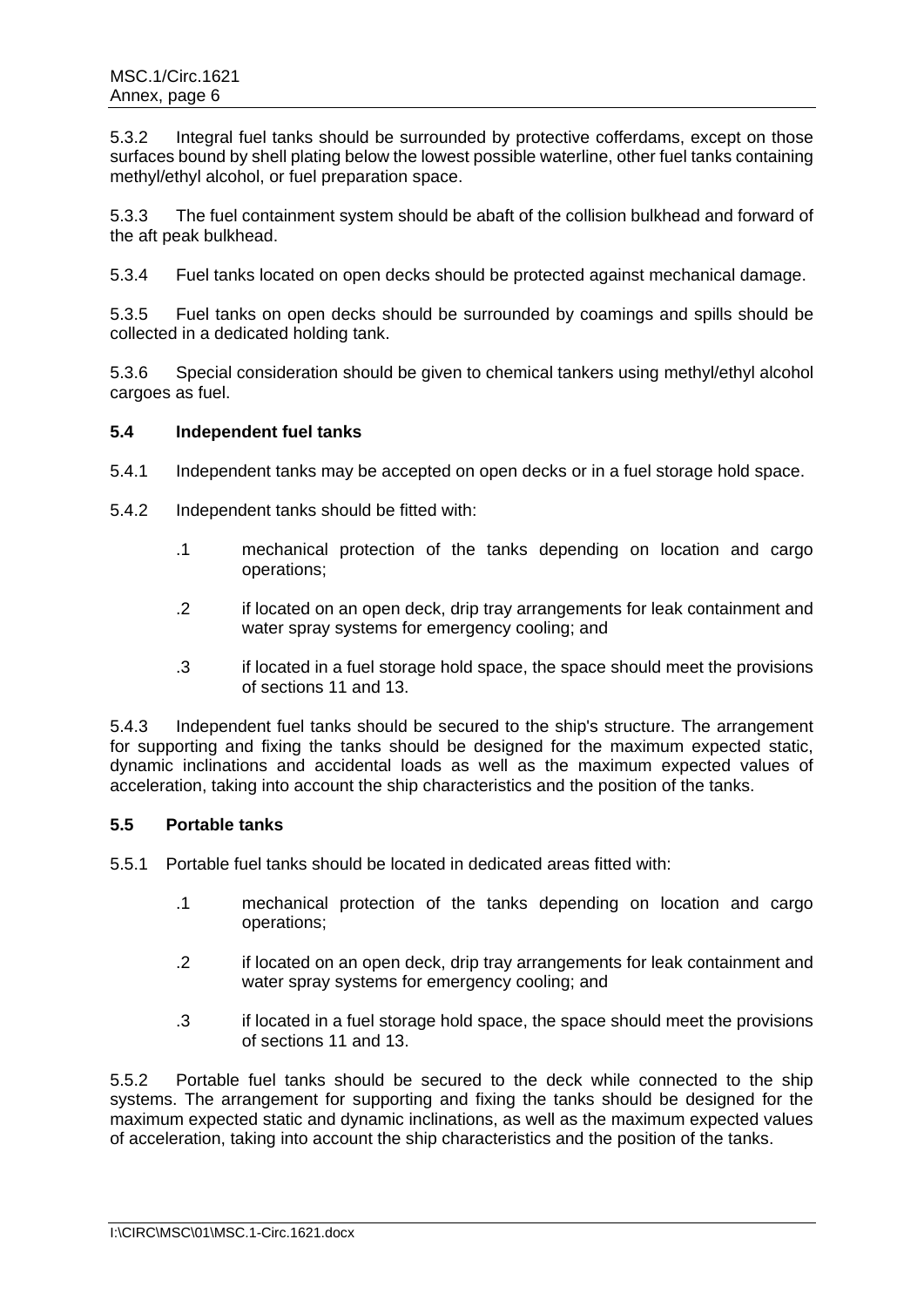5.5.3 Consideration should be given to the ship's strength and the effect of the portable fuel tanks on the ship's stability.

5.5.4 Connections to the ship's fuel piping systems should be made by means of approved flexible hoses suitable for methyl/ethyl alcohol or other suitable means designed to provide sufficient flexibility.

5.5.5 Arrangements should be provided to limit the quantity of fuel spilled in case of inadvertent disconnection or rupture of the non-permanent connections.

5.5.6 The pressure relief system of portable tanks should be connected to a fixed venting system.

5.5.7 Control and monitoring systems for portable fuel tanks should be integrated in the ship's control and monitoring system. A safety system for portable fuel tanks should be integrated in the ship's safety system (e.g. shutdown systems for tank valves, leak/vapour detection systems).

5.5.8 Safe access to tank connections for the purpose of inspection and maintenance should be ensured.

- 5.5.9 When connected to the ship's fuel piping system:
	- .1 each portable tank should be capable of being isolated at any time;
	- .2 isolation of one tank should not impair the availability of the remaining portable tanks; and
	- .3 the tank should not exceed its filling limits.

#### **5.6 Provisions for machinery space**

5.6.1 A single failure within the fuel system should not lead to a release of fuel into the machinery space.

5.6.2 All fuel piping within machinery space boundaries should be enclosed in gas and liquid tight enclosures in accordance with 9.4.

### **5.7 Provisions for location and protection of fuel piping**

5.7.1 Fuel pipes should not be located less than 800 mm from the ship's side.

5.7.2 Fuel piping should not be led directly through accommodation spaces, service spaces, electrical equipment rooms or control stations as defined in the SOLAS Convention.

5.7.3 Fuel pipes led through ro-ro spaces, special category spaces and on open decks should be protected against mechanical damage.

- 5.7.4 Fuel piping should comply with the following:
	- .1 Fuel piping that passes through enclosed spaces in the ship should be enclosed in a pipe or duct that is gas and liquid tight towards the surrounding spaces with the fuel contained in the inner pipe. Such double walled piping is not required in cofferdams surrounding fuel tanks, fuel preparation spaces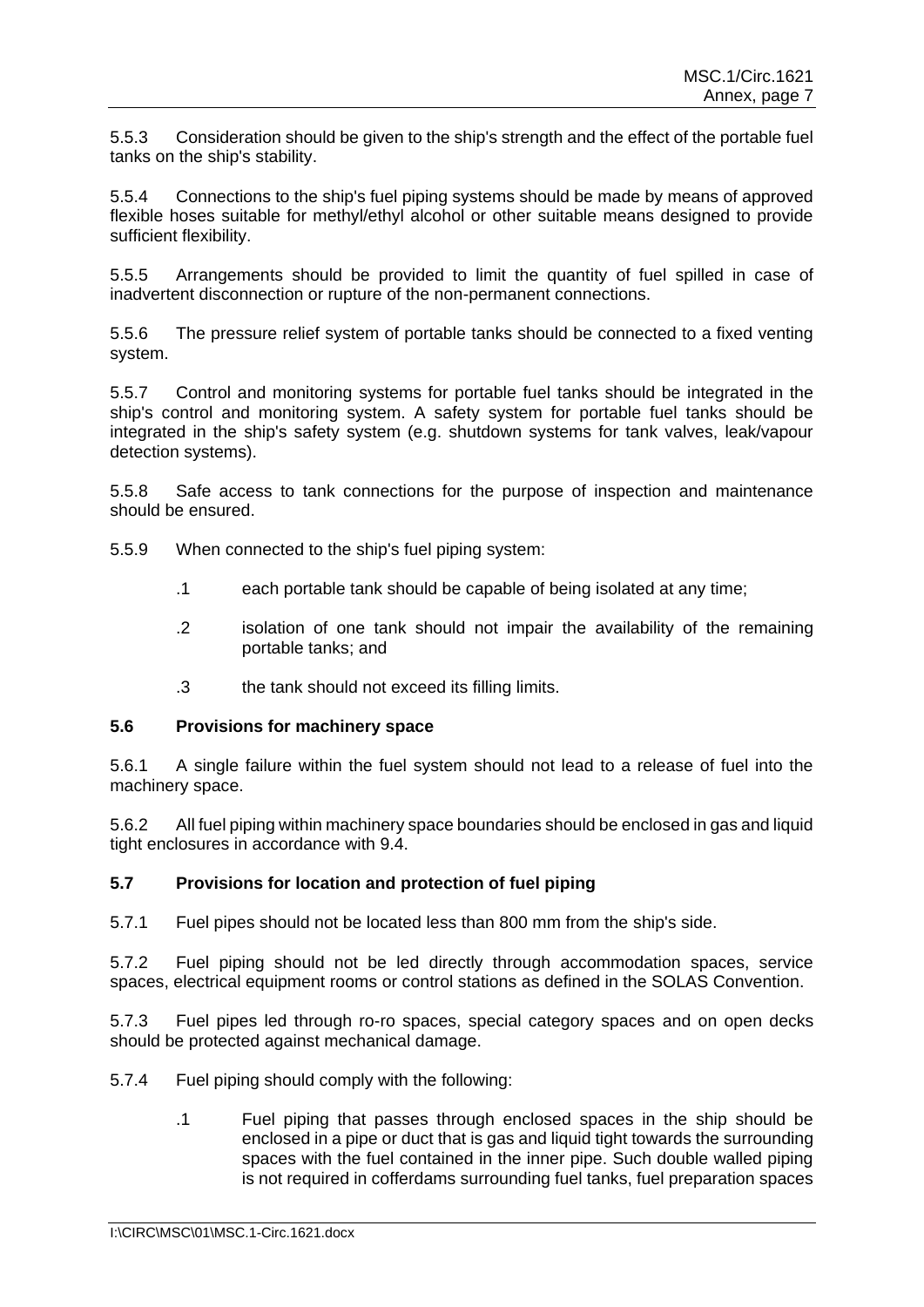or spaces containing independent fuel tanks as the boundaries for these spaces will serve as a second barrier.

.2 All fuel pipes should be self-draining to suitable fuel or collecting tanks in normal condition of trim and list of the ship. Alternative arrangements for draining the piping may be accepted by the Administration.

### **5.8 Provisions for fuel preparation spaces design**

Fuel preparation spaces should be located outside machinery spaces of category A.

### **5.9 Provisions for bilge systems**

5.9.1 Bilge systems installed in areas where methyl/ethyl alcohol can be present should be segregated from the bilge system of spaces where methyl alcohol or ethyl alcohol cannot be present.

5.9.2 One or more holding tanks for collecting drainage and any possible leakage of methyl/ethyl alcohol from fuel pumps, valves or from double walled inner pipes located in enclosed spaces should be provided. Means should be provided for safely transferring contaminated liquids to onshore reception facilities.

5.9.3 The bilge system serving the fuel preparation space should be operable from outside the fuel preparation space.

### **5.10 Provisions for drip trays**

5.10.1 Drip trays should be fitted where leakage and spill may occur, in particular, in way of single wall pipe connections.

5.10.2 Each tray should have a sufficient capacity to ensure that the maximum amount of spill according to the risk assessment can be handled.

5.10.3 Each drip tray should be provided with means to safely drain spills or transfer spills to a dedicated holding tank. Means for preventing backflow from the tank should be provided.

5.10.4 Drip trays for leakage of less than 10 litres may be provided with means for manual emptying.

5.10.5 The holding tank should be equipped with a level indicator and alarm, and should be inerted at all times during normal operation.

### **5.11 Provisions for arrangement of entrances and other openings in enclosed spaces**

5.11.1 Direct access should not be permitted from a non-hazardous area to a hazardous area. Where such openings are necessary for operational reasons, an airlock which complies with the provisions of section 5.12 should be provided.

5.11.2 Fuel preparation spaces should have independent access direct from open deck. Where a separate access from open deck is not practicable, an airlock complying with section 5.12 should be provided.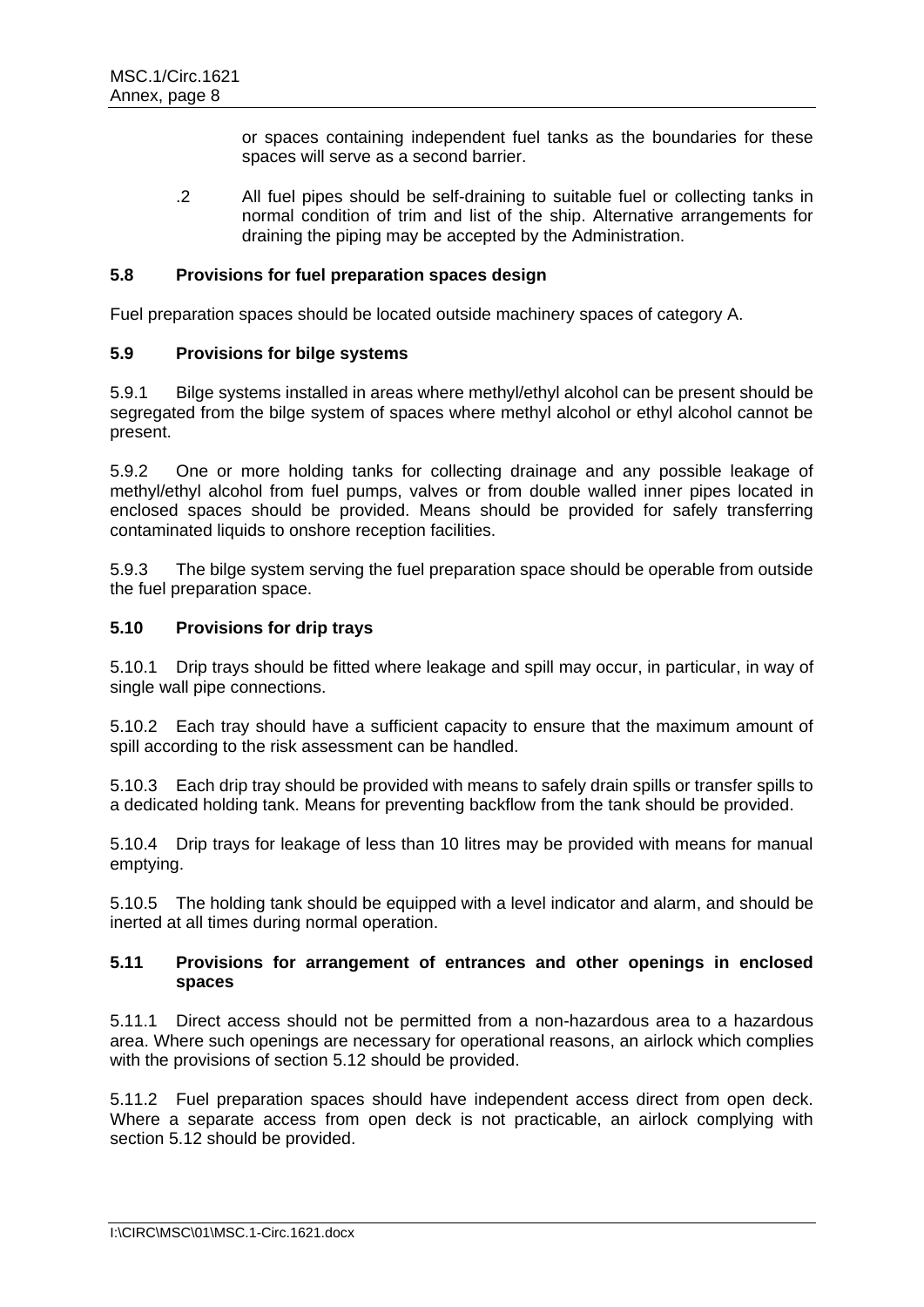5.11.3 Fuel tanks and surrounding cofferdams should have suitable access from the open deck, where practicable, for gas freeing, cleaning, maintenance and inspection.

5.11.4 Without direct access to open deck, an entry space to fuel tanks or surrounding cofferdams should be provided and comply with the following:

- .1 be fitted with an independent mechanical extraction ventilation system, providing a minimum of six air changes per hour; a low oxygen alarm and a gas detection alarm should be fitted;
- .2 have sufficient open area around the fuel tank hatch for efficient evacuation and rescue operation;
- .3 not be an accommodation space, service space, control station or machinery space of category A; and
- .4 a cargo space may be accepted as an entry space, depending upon the type of cargo, if the area is cleared of cargo and no cargo operation is undertaken during entry to the space.

5.11.5 The area around independent fuel tanks should be sufficient to carry out evacuation and rescue operations.

5.11.6 For safe access, horizontal hatches or openings to or within fuel tanks or surrounding cofferdams should have a minimum clear opening of 600 mm x 600 mm that also facilitates the hoisting of an injured person from the bottom of the tank/cofferdam. For access through vertical openings providing main passage through the length and breadth within fuel tanks and cofferdams, the minimum clear opening should not be less than 600 mm x 800 mm at a height of not more than 600 mm from bottom plating unless gratings or footholds are provided. Smaller openings may be accepted provided evacuation of an injured person from the bottom of the tank/cofferdam can be demonstrated.

# **5.12 Provisions for airlocks**

5.12.1 An airlock is a space enclosed by gastight bulkheads with two gastight doors spaced at least 1.5 m and not more than 2.5 m apart. Unless subject to the requirements of the International Convention on Load Lines, the door sill should not be less than 300 mm in height. The doors should be self-closing without any hold-back arrangements.

5.12.2 Airlocks should be mechanically ventilated at an overpressure relative to the adjacent hazardous area or space.

5.12.3 Airlocks should have a simple geometrical form. They should provide for free and easy passage and should have a deck area not less than 1.5 m<sup>2</sup>. Airlocks should not be used for other purposes, for instance as storerooms.

5.12.4 An audible and visual alarm system to give a warning on both sides of the airlock should be provided to indicate if more than one door is moved from the closed position.

5.12.5 For non-hazardous spaces with access from hazardous spaces below deck where the access is protected by an airlock, upon loss of underpressure in the hazardous space access to the space should be restricted until the ventilation has been reinstated. Audible and visual alarms should be given at a manned location to indicate both loss of pressure and opening of the airlock doors when pressure is lost.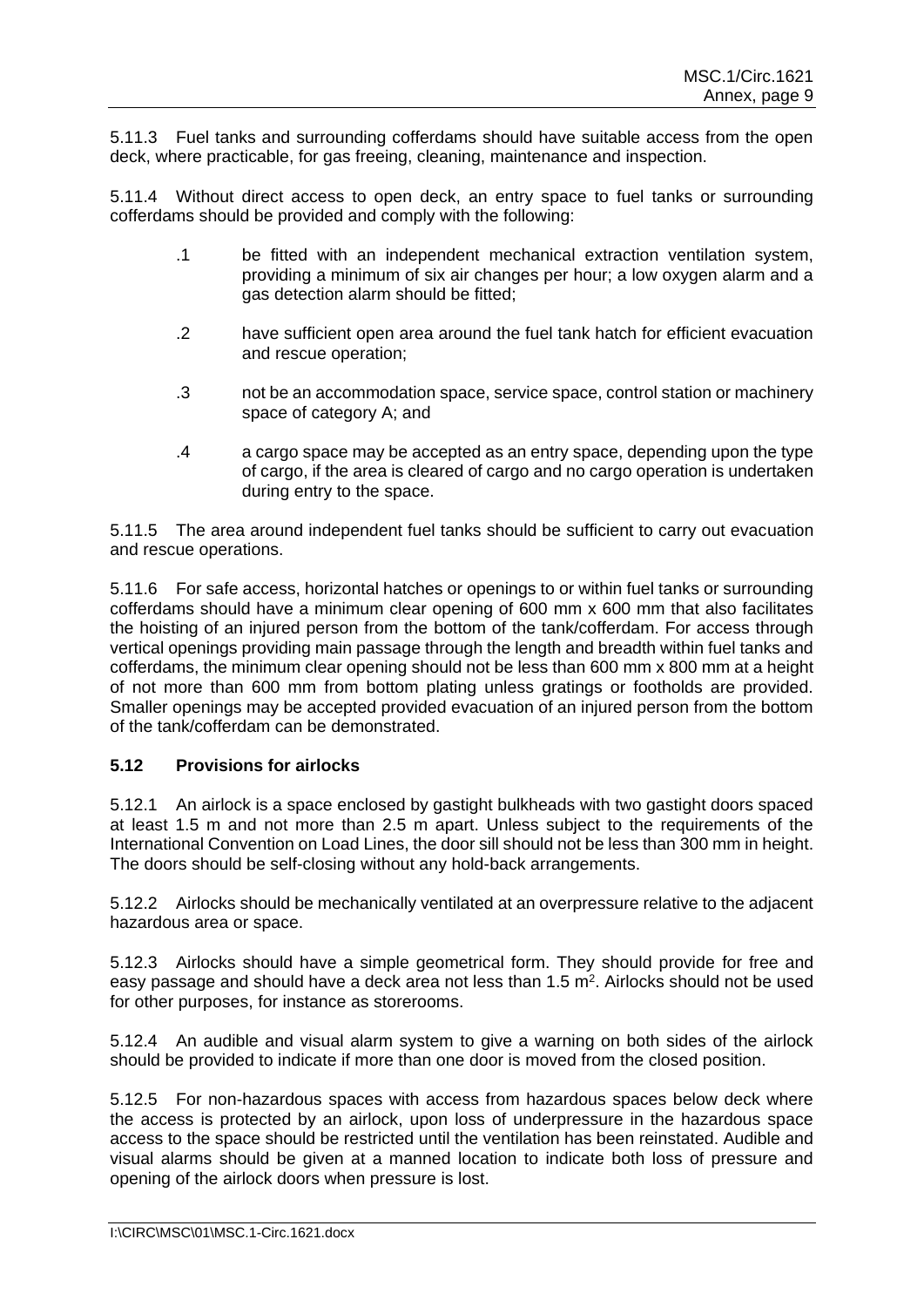5.12.6 Essential equipment required for safety should not be de-energized and should be of a certified safe type. This may include lighting, fire detection, gas detection, public address and general alarms systems.

5.12.7 Electrical equipment which is not of the certified safe type for propulsion, power generation, manoeuvring, anchoring and mooring equipment as well as the emergency fire pumps should not be located in spaces to be protected by airlocks.

## **6 Fuel containment system**

# **6.1 Goal**

The goal of this section is to provide for a fuel containment system where the risk to the ship, its crew and to the environment is minimized to a level that is at least equivalent to a conventional oil-fuelled ship.

# **6.2 Functional requirements**

6.2.1 This section refers to functional requirements 3.2.1, 3.2.2, 3.2.5 and 3.2.8 to 3.2.16 of these Interim Guidelines.

6.2.2 The fuel tanks should be designed such that a leakage from the fuel tank or its connections does not endanger the ship, persons on board or the environment. Potential dangers to be avoided include:

- .1 flammable fuels spreading to locations with ignition sources;
- .2 toxicity potential and risk of oxygen deficiency or other negative impacts on crew health due to fuels and inert gases;
- .3 restriction of access to muster stations, escape routes or LSAs; and
- .4 reduction in availability of LSAs.

6.2.3 The fuel containment system and the fuel supply system should be designed such that safety actions after any leakage, irrespective of in liquid or vapour phase, do not lead to an unacceptable loss of power.

6.2.4 If portable tanks are used for fuel storage, the design of the fuel containment system should be equivalent to permanent installed tanks as described in this section.

### **6.3 Provisions for fuel tanks venting and gas freeing system**

6.3.1 The fuel tanks should be fitted with a controlled tank venting system.

6.3.2 A fixed piping system should be arranged to enable each fuel tank to be safely gas freed, and to be safely filled with fuel from a gas-free condition.

6.3.3 The formation of gas pockets during the gas freeing operation should be avoided by considering the arrangement of internal tank structure and location of gas freeing inlets and outlets.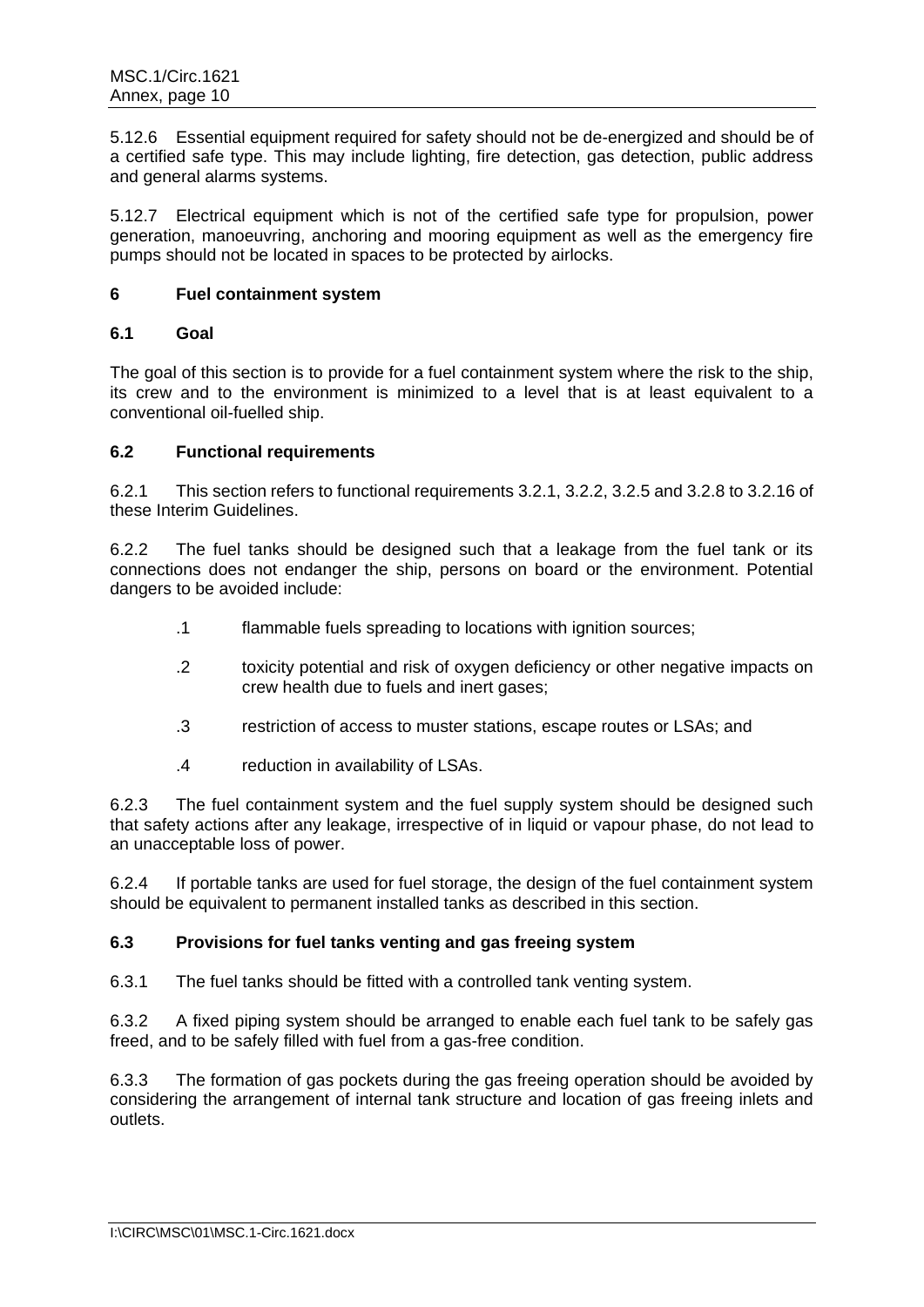6.3.4 Pressure and vacuum relief valves should be fitted to each fuel tank to limit the pressure or vacuum in the fuel tank. The tank venting system may consist of individual vents from each fuel tank or the vents from each individual fuel tank may be connected to a common header. Design and arrangement should prevent flame propagation into the fuel containment system. If pressure relief valves (PRVs) of the high velocity type are fitted to the end of the vent pipes, they should be certified for endurance burning in accordance with MSC/Circ.677. If PRVs are fitted in the vent line, the vent outlet should be fitted with a flame arrestor certified for endurance burning in accordance with MSC/Circ.677.

6.3.5 Shut-off valves should not be arranged either upstream or downstream of the PRVs. Bypass valves may be provided. For temporary tank segregation purposes (maintenance) shut-off valves in common vent lines may be accepted if a secondary independent over/underpressure protection is provided to all tanks as per 6.3.7.

6.3.6 The fuel tank-controlled venting system should be designed with redundancy for the relief of full flow overpressure and/or vacuum. Pressure sensors fitted in each fuel tank, and connected to an alarm system, may be accepted in lieu of the secondary redundancy requirement for pressure relief. The opening pressure of the PRVs should not be lower than 0.007 MPa below atmospheric pressure.

6.3.7 PRVs should vent to a safe location on open deck and should be of a type which allows the functioning of the valve to be easily checked.

6.3.8 The fuel tank vent system should be sized to permit bunkering at a design loading rate without over-pressurizing the fuel tank.

6.3.9 The fuel tank vent system should be connected to the highest point of each tank and vent lines should be self-draining under all normal operating conditions.

### **6.4 Inerting and atmospheric control within the fuel storage system**

6.4.1 All fuel tanks should be inerted at all times during normal operation.

6.4.2 Cofferdams should be arranged either for purging or filling with water through a non-permanent connection. Emptying the cofferdams should be done by a separate drainage system, e.g. bilge ejector.

6.4.3 The system should be designed to eliminate the possibility of a flammable mixture atmosphere existing in the fuel tank during any part of the atmosphere change operation, gas freeing or inerting by utilizing an inerting medium.

6.4.4 To prevent the return of flammable liquid and vapour to the inert gas system, the inert gas supply line should be fitted with two shutoff valves in series with a venting valve in between (double block and bleed valves). In addition, a closable non-return valve should be installed between the double block and bleed arrangement and the fuel system. These valves should be located inside hazardous spaces.

6.4.5 Where the connections to the inert gas piping systems are non-permanent, two non-return valves may substitute the valves required in 6.4.4.

6.4.6 Blanking arrangements should be fitted in the inert gas supply line to individual tanks. The position of the blanking arrangements should be immediately obvious to personnel entering the tank. Blanking should be via removable spool piece.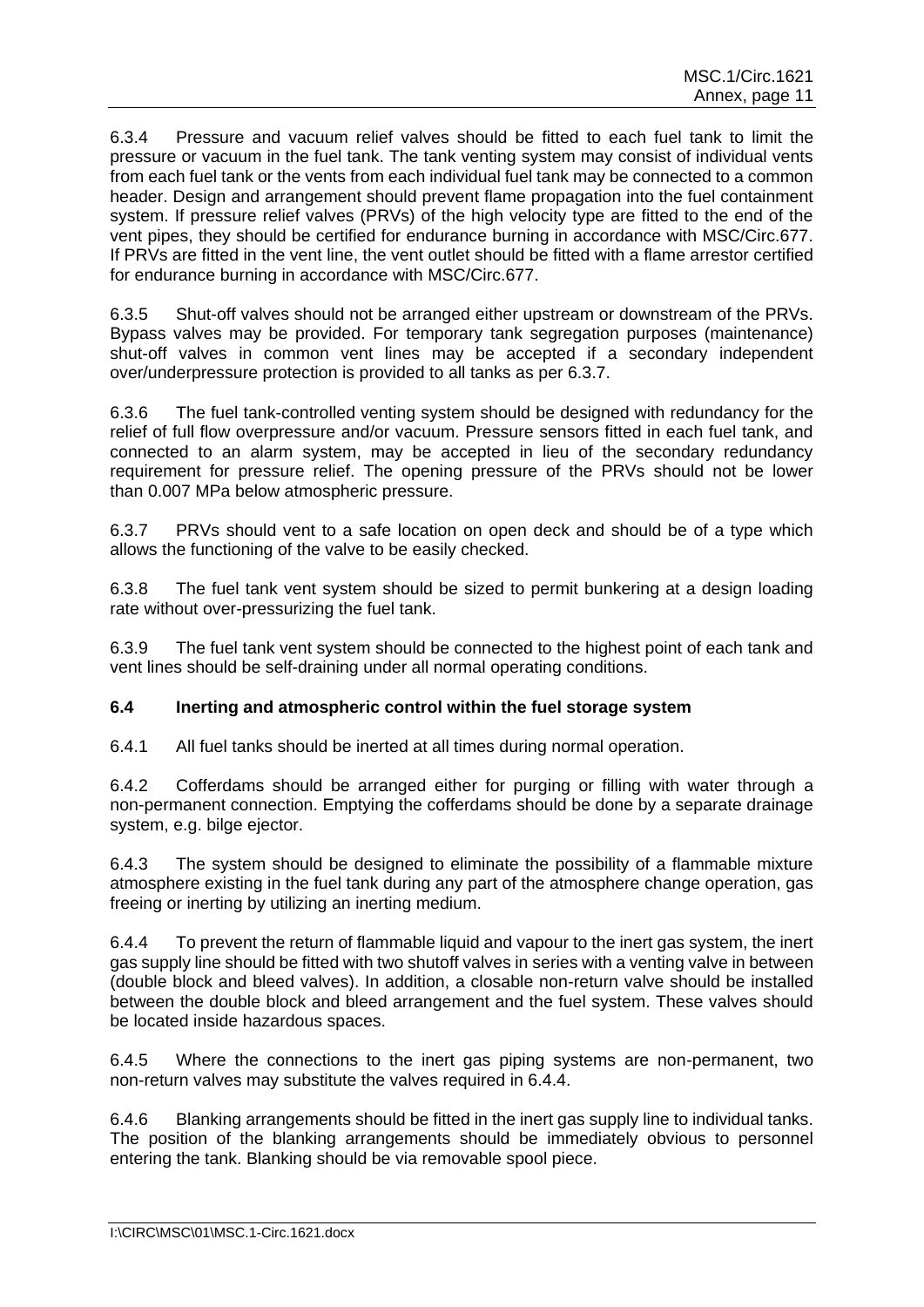6.4.7 Fuel tank vent outlets should be situated normally not less than 3 m above the deck or gangway if located within 4 m from such gangways. The vent outlets are also to be arranged at a distance of at least 10 m from the nearest air intake or opening to accommodation and service spaces and ignition sources. The vapour discharge should be directed upwards in the form of unimpeded jets.

6.4.8 Vapour outlets from fuel tanks should be provided with devices tested and type approved to prevent the passage of flame into the tank. Due attention should be paid in the design and position of the PRVs with respect to blocking and due to ice during adverse weather conditions. Provision for inspection and cleaning should be arranged.

6.4.9 The arrangements for gas freeing and ventilation of fuel tanks should be such as to minimize the hazards due to the dispersal of flammable vapours to the atmosphere and to flammable gas mixture in the tanks. The ventilation system for fuel tanks should be exclusively for ventilating and gas freeing purposes. Connection between fuel tank and fuel preparation space ventilation will not be accepted.

6.4.10 Gas freeing operations should be carried out such that vapour is initially discharged in one of the following ways:

- .1 through outlets at least 3 m above the deck level with a vertical efflux velocity of at least 30 m/s maintained during the gas freeing operation;
- .2 through outlets at least 3 m above the deck level with a vertical efflux velocity of at least 20 m/s which are protected by suitable devices to prevent the passage of flame; or
- .3 through outlets underwater.

6.4.11 In designing a gas freeing system in conformity with 6.3.2 due consideration should be given to the following:

- .1 materials of construction of system;
- .2 time to gas free;
- .3 flow characteristics of fans to be used;
- .4 the pressure losses created by ducting, piping, fuel tank inlets and outlets;
- .5 the pressure achievable in the fan driving medium (e.g. water or compressed air); and
- .6 the densities of the fuel vapour/air mixture.

## **6.5 Inert gas availability on board**

6.5.1 Inert gas should be available permanently on board in order to achieve at least one trip from port to port considering maximum consumption of fuel expected and maximum length of trip expected, and to keep tanks inerted during 2 weeks in harbour with minimum port consumption.

6.5.2 A production plant and/or adequate storage capacities might be used to achieve the availability target defined in 6.5.1.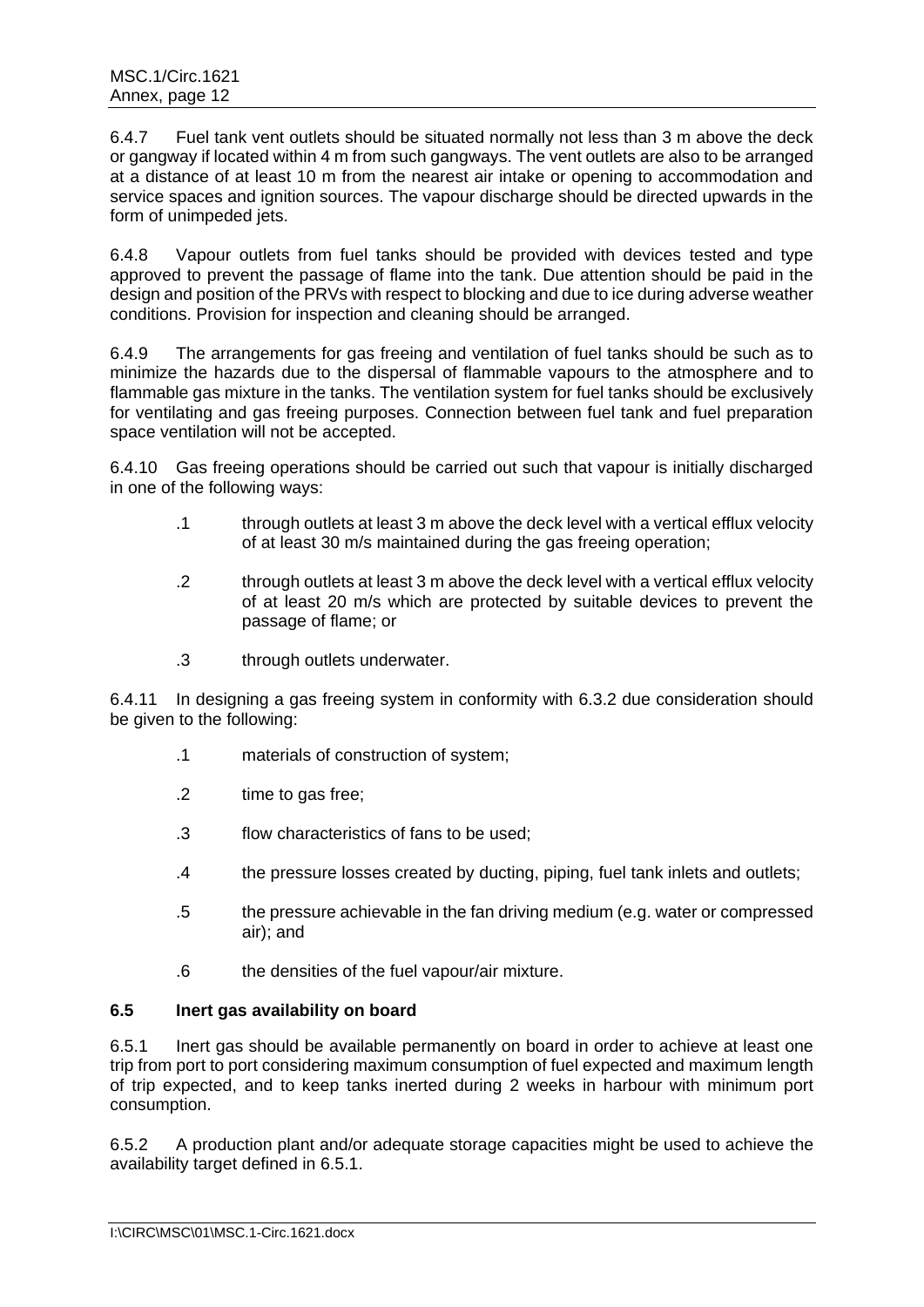6.5.3 Fluid used for inerting should not modify the characteristics of the fuel.

6.5.4 The production plant, if fitted, should be capable of producing inert gas with oxygen content at no time greater than 5% by volume. A continuous-reading oxygen content meter should be fitted to the inert gas supply from the equipment and should be fitted with an alarm set at a maximum of 5% oxygen content by volume. The system should be designed to ensure that if the oxygen content exceeds 5% by volume, the inert gas should be automatically vented to atmosphere.

6.5.5 The system should be able to maintain an atmosphere with an oxygen content not exceeding 8% by volume in any part of any fuel tank.

6.5.6 An inert gas system should have pressure controls and monitoring arrangements appropriate to the fuel containment system.

6.5.7 Where a nitrogen generator or nitrogen storage facilities are installed in a separate compartment outside of the engine-room, the separate compartment should be fitted with an independent mechanical extraction ventilation system, providing a minimum of six air changes per hour. If the oxygen content is below 19% in the separate compartment, an alarm should be given. A minimum of two oxygen sensors should be provided in each space. Visual and audible alarms should be placed at each entrance to the inert gas room.

6.5.8 Nitrogen pipes should only be led through well ventilated spaces. Nitrogen pipes in enclosed spaces should:

- .1 have only a minimum of flange connections as needed for fitting of valves and be fully welded; and
- .2 be as short as possible.

6.5.9 Notwithstanding the provisions of section 6.5, inert gas utilized for gas freeing of tanks may be provided externally to the ship.

## **7 Material and general pipe design**

### **7.1 Goal**

The goal of this section is to ensure the safe handling of fuel, under all operating conditions, to minimize the risk to the ship, personnel and to the environment, having regard to the nature of the products involved.

### **7.2 Functional requirements**

This section relates to functional requirements 3.2.1, 3.2.6, 3.2.8, 3.2.9 and 3.2.10 of these Interim Guidelines. In particular, all materials used should be suitable for the fuel under the maximum working pressure and temperature.

# **7.3 Provisions for general pipe design**

7.3.1 The design pressure for any section of the fuel piping system is the maximum gauge pressure to which the system may be subjected in service, taking into account the highest set pressure on any relief valve on the system.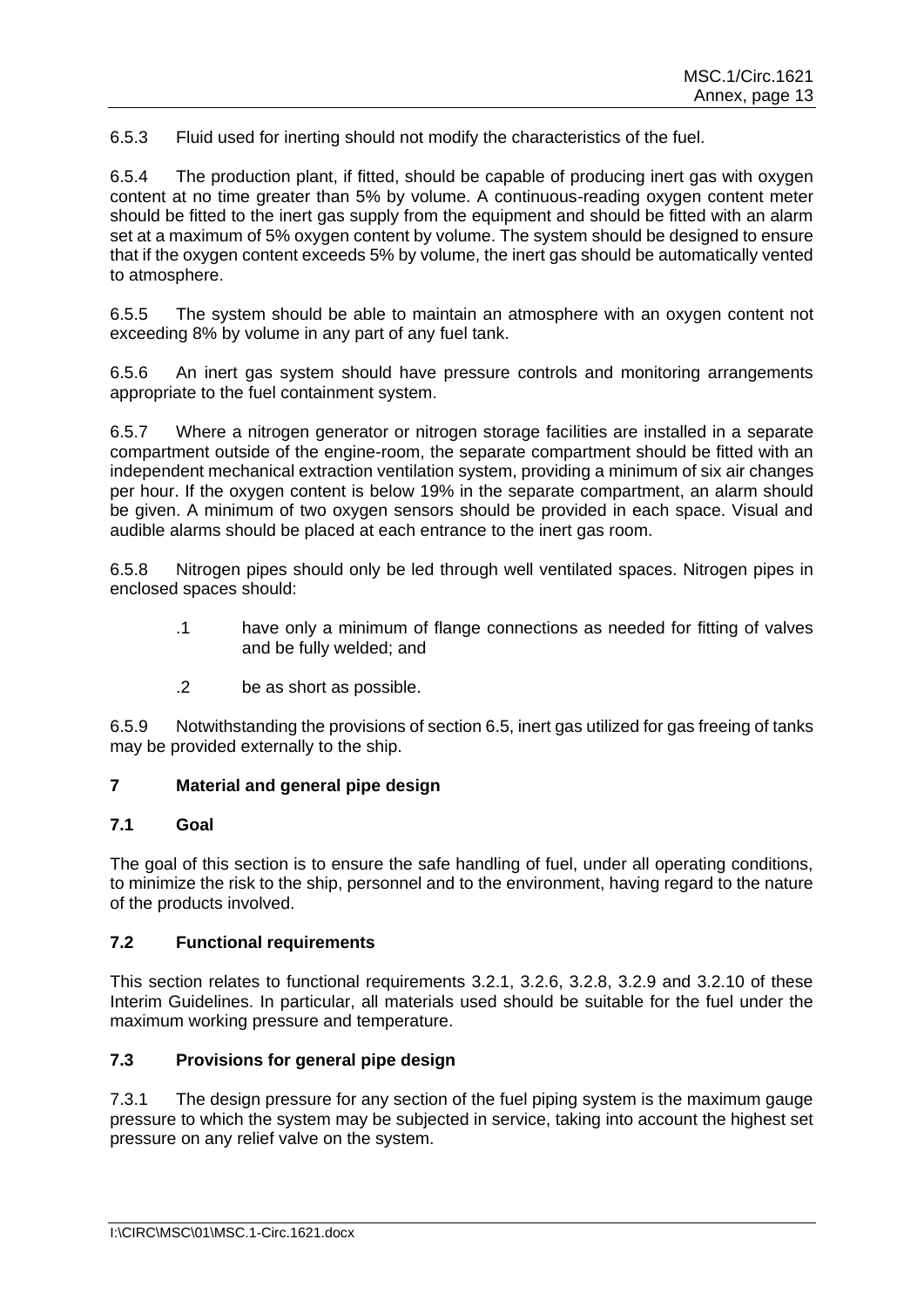7.3.2 The wall thickness of pipes made of steel should not be less than:

 $t = (t_0 + b + c) / (1 - a/100)$  mm

where:

 $t_0$  = theoretical thickness, mm

 $t_0 = PD / (2Ke + P)$  mm

P = system design pressure, but not less than the design pressure given in 7.3.1, MPa

 $D =$  outside pipe diameter

K = allowable stress  $N/mm^2$  (see 7.3.3)

e = efficiency factor equal to 1.0 for seamless pipes and for longitudinally or spirally welded pipes, delivered by approved manufacturers of welded pipes, which are considered equivalent to seamless pipes when non-destructive testing on welds is carried out in accordance with recognized standards. In other cases, an efficiency factor less than 1.0, in accordance with recognized standards, may be required depending upon the manufacturing process

 $b =$  allowance for bending (mm). The value for b should be chosen so that the calculated stress in the bend, due to internal pressure only, does not exceed the allowable stress. Where such justification is not given, b should not be less than:  $b = Dt_0 / 2.5r$  where:  $r =$  mean radius of the bend (mm)

 $c =$  corrosion allowance (mm). If corrosion or erosion is expected, the wall thickness of piping should be increased over that required by the other design provisions

 $a$  = negative manufacturing tolerance for thickness  $(%)$ 

7.3.3 For pipes made of steel the allowable stress K to be considered in the formula for  $t_0$ in 7.3.2 is the lower of the following values:

 $R_m / A$  or  $R_e / B$ 

where:

 $R_m$  = specified minimum tensile strength at ambient temperature (N/mm<sup>2</sup>)

 $R_e$  = specified minimum yield stress at ambient temperature (N/mm<sup>2</sup>). If stress-strain curve does not show a defined yield stress, the 0.2% proof stress applies

The values of A and B should be at least  $A = 2.7$  and  $B = 1.8$ 

7.3.4 Where necessary for mechanical strength to prevent damage, collapse, excessive sag or buckling of pipes due to superimposed loads, the wall thickness should be increased over that required by 7.3.2 or, if this is impracticable or would cause excessive local stresses, these loads should be reduced, protected against or eliminated by other design methods. Such superimposed loads may be due to supports, ship deflections, liquid pressure surge during transfer operations, the weight of suspended valves, reaction to loading arm connections or otherwise.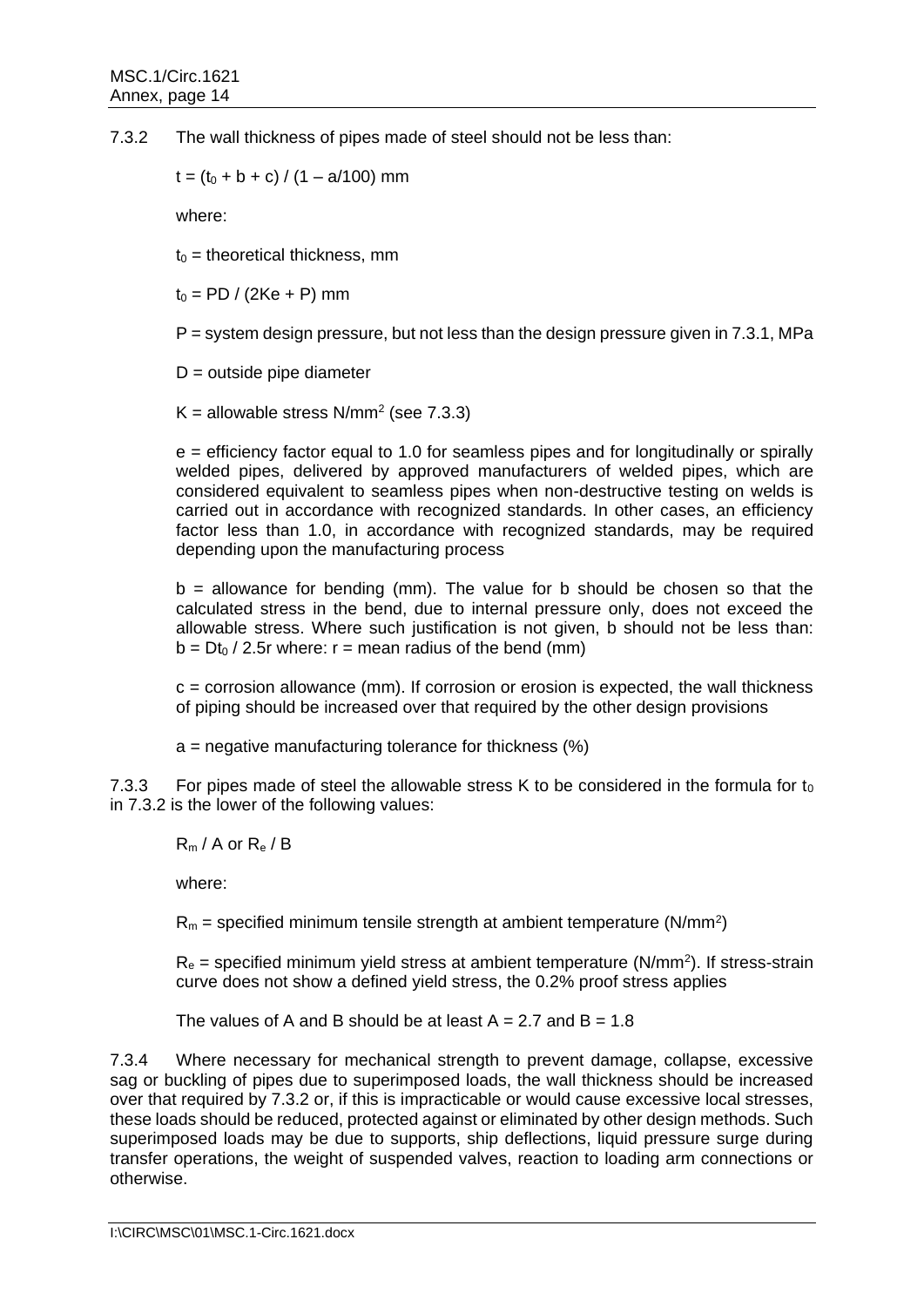7.3.5 For pipes made of materials other than steel, the allowable stress should be considered by the Administration.

7.3.6 High pressure fuel piping systems<sup>2</sup> should have sufficient constructive and fatigue strength. This should be confirmed by carrying out stress analysis and taking into account:

- .1 stresses due to the weight of the piping system;
- .2 acceleration loads when significant; and
- .3 internal pressure and loads induced by hog and sag of the ship.

7.3.7 Fuel pipes and all the other piping needed for safe and reliable operation and maintenance should be colour marked in accordance with a standard at least equivalent to those acceptable to the Administration.

7.3.8 All fuel piping and independent fuel tanks should be electrically bonded to the ship's hull. Electrical conductivity should be maintained across all joints and fittings. Electrical resistance between piping and the hull should be maximum 10^6 Ohm.

7.3.9 Piping other than fuel supply piping and cabling may be arranged in the double wall piping or duct provided that it does not create a source of ignition or compromise the integrity of the double pipe or duct. The double wall piping or duct should only contain piping or cabling necessary for operational purposes.

7.3.10 Filling lines to fuel tanks should be arranged to minimize the possibility for static electricity, e.g. by reducing the free fall into the fuel tank to a minimum.

7.3.11 The arrangement and installation of fuel piping should provide the necessary flexibility to maintain the integrity of the piping system in the actual service situations, taking potential for fatigue into account. Expansion bellows should not be used.

# **7.3.12 Piping fabrication and joining details**

7.3.12.1 The inner piping, where a protective duct is required, is to be full penetration butt-welded and fully radiographed. Flange connections in this piping are to only be permitted within the tank connection space and fuel preparation space or similar:

- .1 during the use of the fuel piping, all doors, ports and other openings on the corresponding superstructure or deckhouse side should normally be kept closed; and
- .2 the annular space in the double walled fuel piping should be segregated at the engine-room bulkhead; this implies that there should be no common ducting between the engine-room and other spaces.
- 7.3.12.2 Piping for fuel should be joined by welding except:
	- .1 for approved connections to shut-off valve and expansion joints, if fitted; and

<sup>&</sup>lt;sup>2</sup> Whether a fuel system should be considered as a high-pressure system for the purpose of these Guidelines depends on the design and arrangement of the specific system. Accordingly, the stress analysis should be waived or done to the satisfaction of the Administration.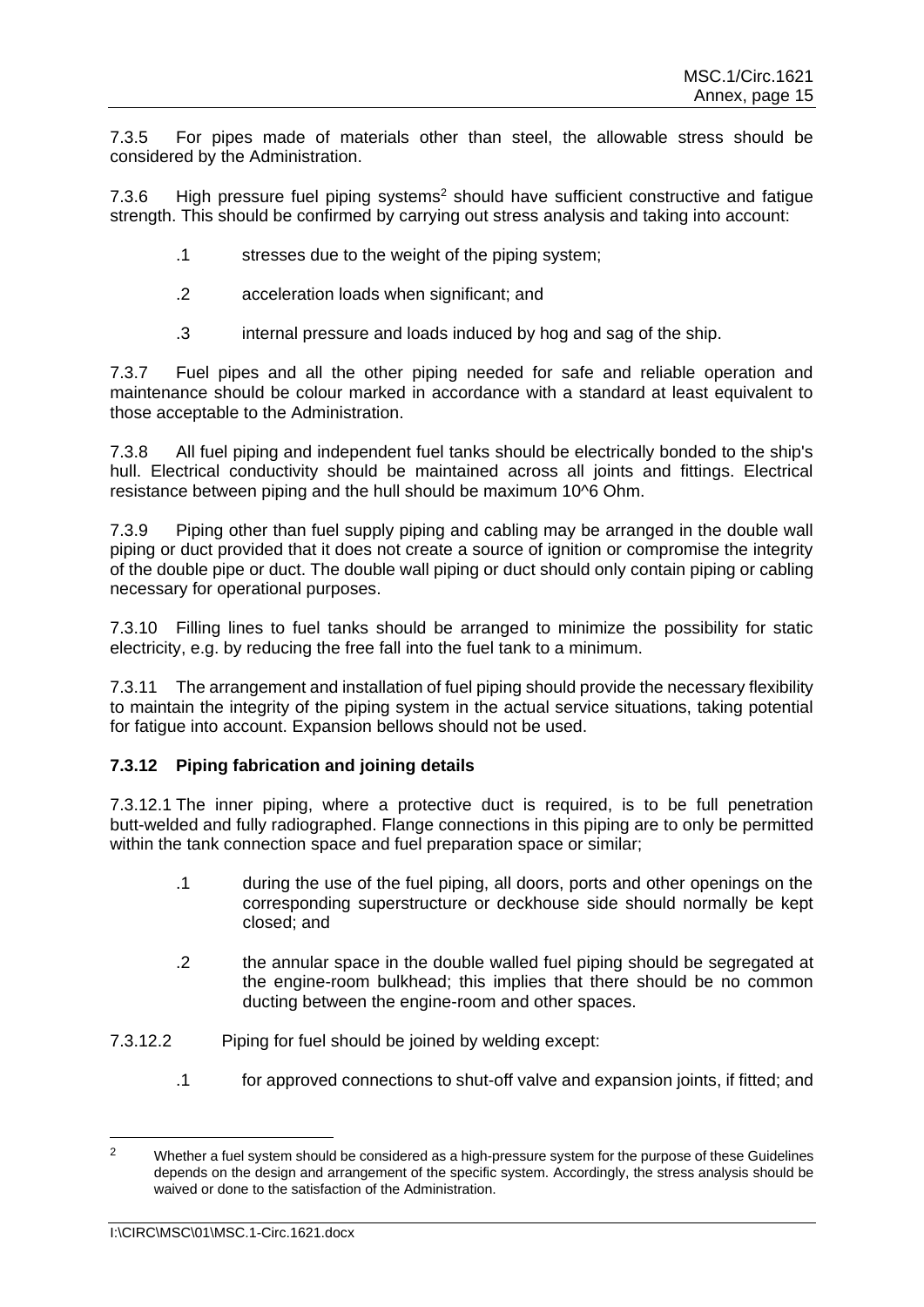.2 for other exceptional cases specifically approved by the Administration.

7.3.12.3 The following direct connections of pipe length without flanges may be considered:

- .1 butt-welded joints with complete penetrations at the root;
- .2 slip-on welded joints with sleeves and related welding having dimensions in accordance with recognized standards should only be used in pipes having an external diameter of 50 mm or less; the possibility for corrosion is to be considered; and
- .3 screwed connections, in accordance with recognized standards, should only be used for piping with an external diameter of 25 mm or less.

7.3.12.4 Welding, post-weld heat treatment, radiographic testing, dye penetrating testing, pressure testing, leakage testing and non-destructive testing should be performed in accordance with recognized standards. Butt welding should be subject to 100% non-destructive testing, while sleeve welds should be subject to at least 10% liquid penetrant testing (PT) or magnetic particle testing (MT).

7.3.12.5 Where flanges are used, they should be of the welded-neck or slip-on type. Socket welds are not to be used in nominal sizes above 50 mm.

7.3.12.6 Expansion of piping should normally be allowed for by the provision of expansion loops or bends in the fuel piping system. Use of expansion joints used in high pressure<sup>3</sup> fuel systems should be approved by the Administration. Slip joints should not be used.

7.3.12.7 Other connections: Piping connections should be joined in accordance with 7.3.12.2, but for other exceptional cases the Administration may consider alternative arrangements.

#### **7.4 Provisions for materials**

Due consideration should be taken with respect to the corrosive nature of fuel when selecting materials.

## **8 Bunkering**

#### **8.1 Goal**

The goal of this section is to provide for suitable systems on board the ship to ensure that bunkering can be conducted without causing danger to persons, the environment or the ship.

### **8.2 Functional requirements**

8.2.1 This section relates to functional requirements 3.2.1, 3.2.2, 3.2.3, 3.2.4, 3.2.5, 3.2.6, 3.2.7, 3.2.8, 3.2.9, 3.2.10, 3.2.11, 3.2.13, 3.2.14, 3.2.15 and 3.2.16 of these Interim Guidelines. In particular, the following applies:

8.2.1.1 The piping system for transfer of fuel to the fuel tank should be designed such that any leakage from the piping system cannot cause danger to the persons on board, the environment or the ship.

<sup>3</sup> Whether a fuel system should be considered as a high-pressure system for the purpose of these Guidelines depends on the design and arrangement of the specific system.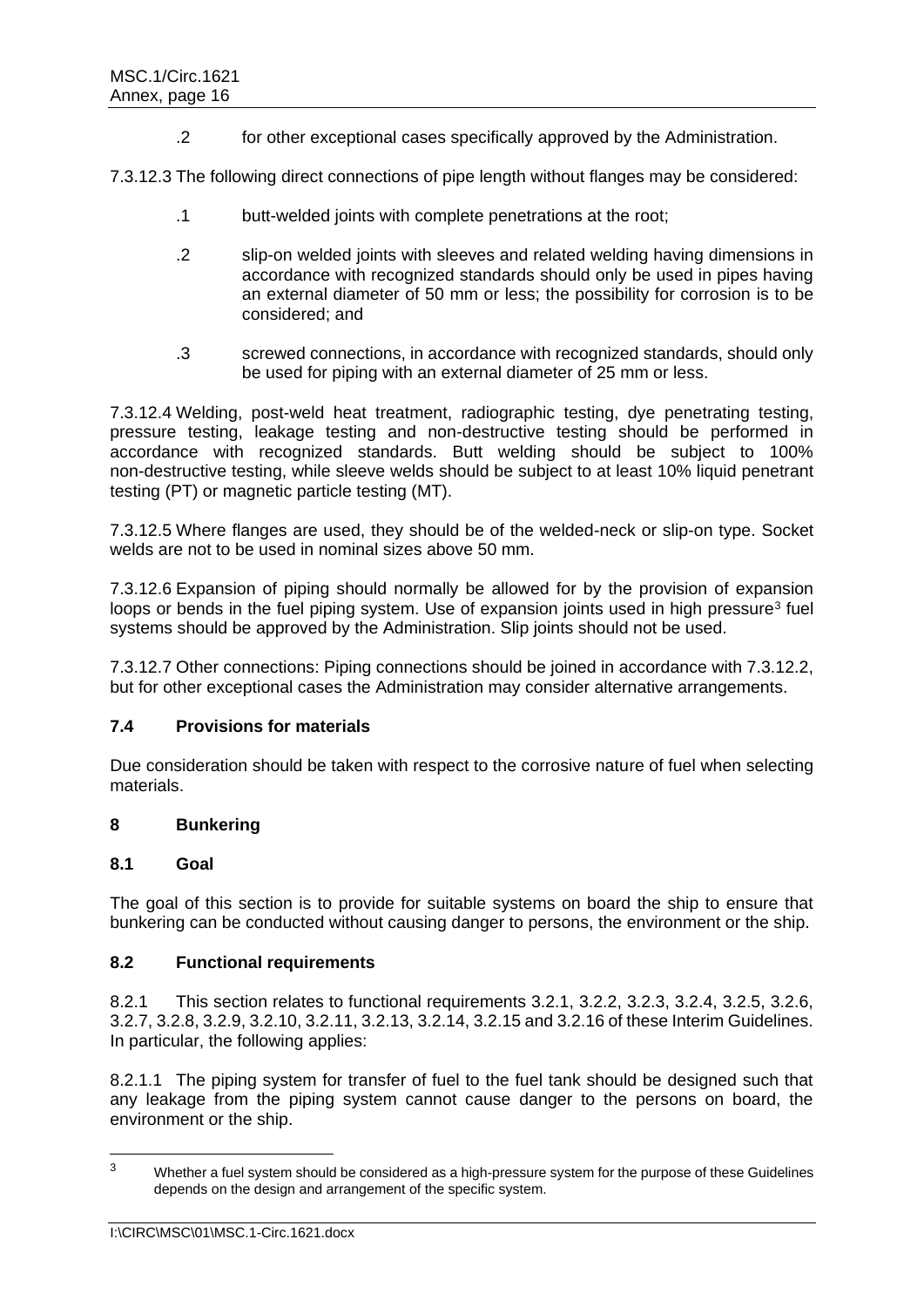# **8.3 Provisions for bunkering station**

### **8.3.1 General provisions**

8.3.1.1 The bunkering station should be located on open deck so that sufficient natural ventilation is provided. Closed or semi-enclosed bunkering stations should be subject to special consideration with respect to provisions for mechanical ventilation. The Administration may require special risk assessment.

8.3.1.2 Entrances, air inlets and openings to accommodation, service and machinery spaces and control stations should not face the bunkering station.

8.3.1.3 Closed or semi-enclosed bunkering stations should be surrounded by gas and liquid-tight boundaries against enclosed spaces.

8.3.1.4 Bunkering lines should not be led directly through accommodation, control stations or service spaces. Bunkering lines passing through non-hazardous areas in enclosed spaces should be double walled or located in gastight ducts.

8.3.1.5 Arrangements should be made for safe management of fuel spills. Coamings and/or drip trays should be provided below the bunkering connections together with a means of safely collecting and storing spills. This could be a drain to a dedicated holding tank equipped with a level indicator and alarm. Where coamings or drip trays are subject to rainwater, provision should be made to drain rainwater overboard.

8.3.1.6 Showers and eye wash stations for emergency usage are to be located in close proximity to areas where the possibility for accidental contact with fuel exists. The emergency showers and eye wash stations are to be operable under all ambient conditions.

#### **8.3.2 Ships' bunker hoses**

8.3.2.1 Bunker hoses carried on board are to be suitable for methyl/ethyl alcohol. Each type of bunker hose, complete with end-fittings, should be prototype-tested at a normal ambient temperature, with 200 pressure cycles from zero to at least twice the specified maximum working pressure. After this cycle pressure test has been carried out, the prototype test should demonstrate a bursting pressure of at least 5 times its specified maximum working pressure at the upper and lower extreme service temperature. Hoses used for prototype testing should not be used for bunker service.

8.3.2.2 Before being placed in service, each new length of bunker hose produced should be hydrostatically tested at ambient temperature to a pressure not less than 1.5 times its specified maximum working pressure, but not more than two fifths of its bursting pressure. The hose should be stencilled, or otherwise marked, with the date of testing, its specified maximum working pressure and, if used in services other than ambient temperature services, its maximum and minimum service temperature, as applicable. The specified maximum working pressure should not be less than 1 MPa gauge.

8.3.2.3 Means should be provided for draining any fuel from the bunkering hoses upon completion of operation.

8.3.2.4 Where fuel hoses are carried on board, arrangements should be made for safe storage of the hoses. Hoses should be stored on the open deck or in a storage room with an independent mechanical extraction ventilation system, providing a minimum of six air changes per hour.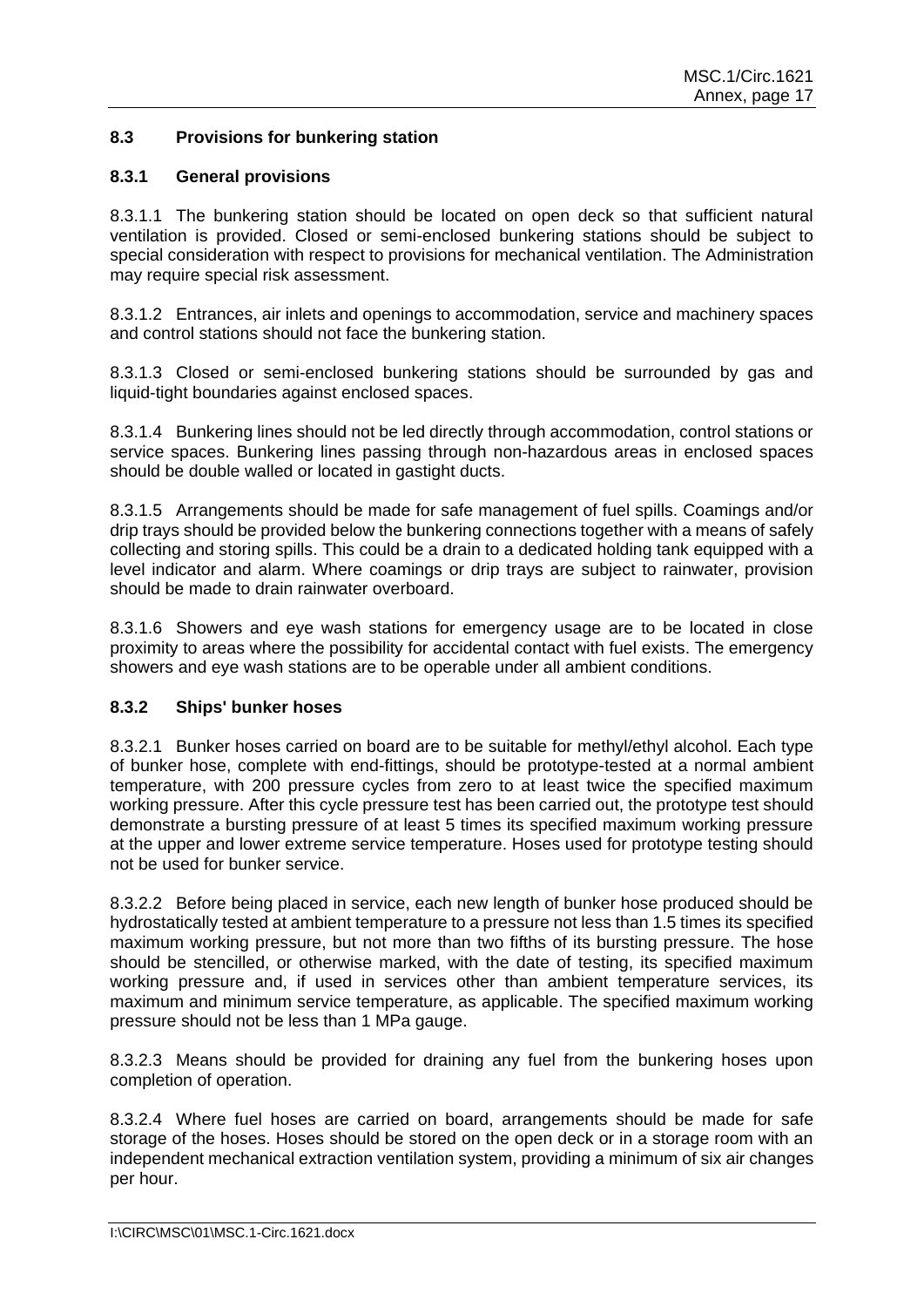## **8.4 Provisions for manifold**

The bunkering manifold should be designed to withstand the external loads during bunkering. The connections at the bunkering station should be of dry-disconnect type equipped with additional safety dry break-away coupling/self-sealing quick release. The couplings should be of a standard type.

### **8.5 Provisions for bunkering system**

8.5.1 Means should be provided for draining any fuel from the bunkering lines upon completion of operation.

8.5.2 Bunkering lines should be arranged for inerting and gas freeing. When not engaged in bunkering, the bunkering lines should be free of gas, unless the consequences of not gas freeing is evaluated and approved.

8.5.3 A ship-shore link (SSL) or an equivalent means for automatic and manual ESD communication to the bunkering source should be fitted.

8.5.4 In the bunkering line, as close to the connection point as possible, there should be a manually operated stop valve and a remotely operated shutdown valve arranged in series. Alternatively, a combined manually operated and remote shutdown valve may be provided. It should be possible to operate this remotely operated valve from the bunkering control station.

8.5.5 Where bunkering lines are arranged with a cross-over, suitable isolation arrangements should be provided to ensure that fuel cannot be transferred inadvertently to the ship side not in use for bunkering.

## **9 Fuel supply to consumers**

### **9.1 Goal**

The goal of this section is to ensure safe and reliable distribution of fuel to the consumers.

### **9.2 Functional requirements**

This section is related to functional requirements 3.2.1, 3.2.2, 3.2.3, 3.2.4, 3.2.5, 3.2.6, 3.2.8, 3.2.9, 3.2.10, 3.2.11 and 3.2.13 to 3.2.17 of these Interim Guidelines.

### **9.3 General provisions for fuel supply system**

9.3.1 The fuel piping system should be separate from all other piping systems.

9.3.2 The fuel supply system should be arranged such that the consequences of any release of fuel will be minimized, while providing safe access for operation and inspection. The causes and consequences of release of fuel should be subject to special consideration within the risk assessment in 4.2.

9.3.3 The piping system for fuel transfer to the consumers should be designed in a way that a failure of one barrier cannot lead to a leak from the piping system into the surrounding area causing danger to the persons on board, the environment or the ship.

9.3.4 Fuel lines should be installed and protected so as to minimize the risk of injury to persons on board in case of leakage.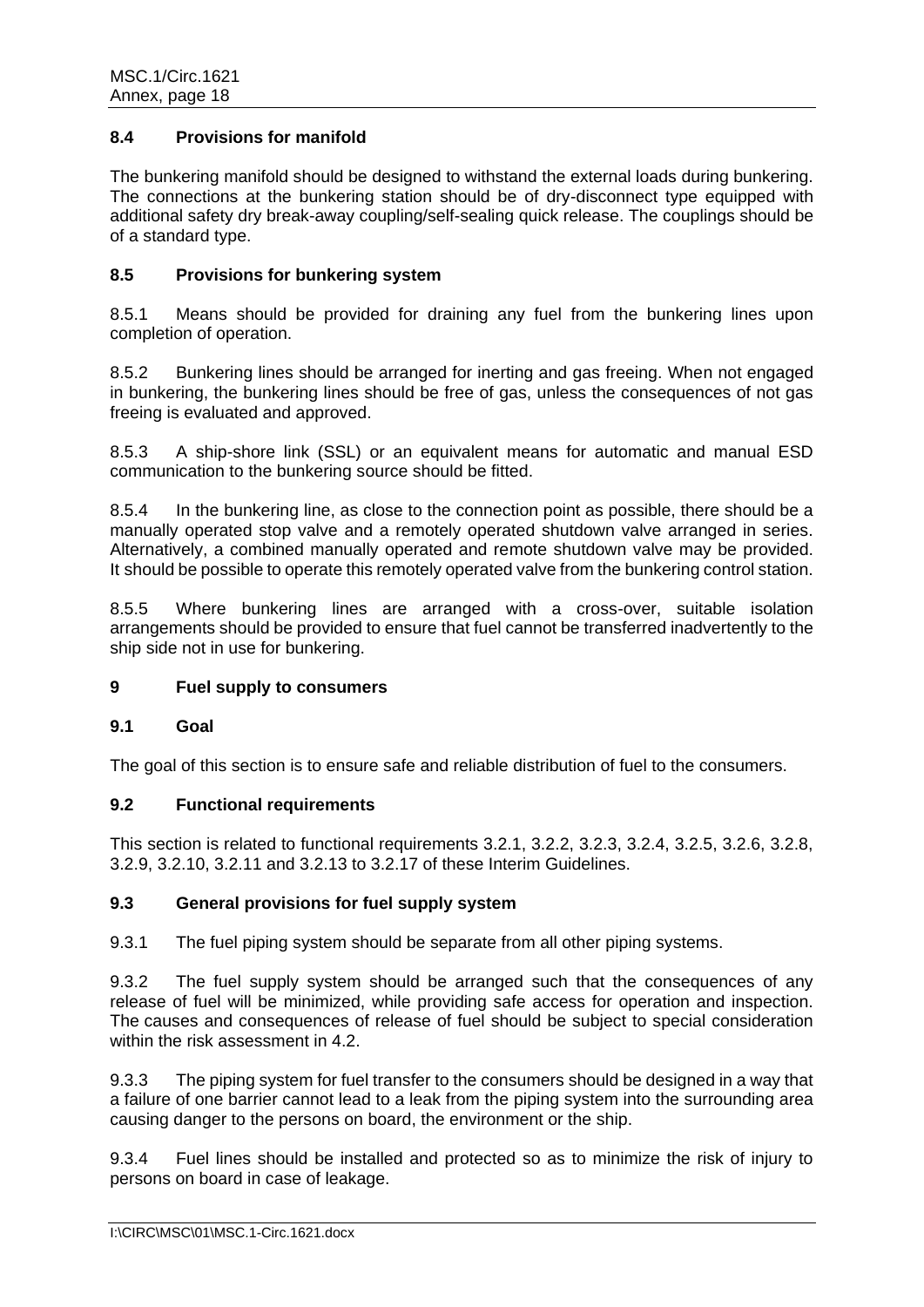## **9.4 Provisions for fuel distribution**

9.4.1 The outer pipe or duct should be gas and liquid tight.

9.4.2 The annular space between inner and outer pipe should have mechanical ventilation of underpressure type with a capacity of minimum 30 air changes per hour and be ventilated to open air. Appropriate means for detecting leakage into the annular space should be provided. The double wall enclosure should be connected to a suitable draining tank allowing the collection and the detection of any possible leakage.

9.4.3 Inerting of the annular space might be accepted as an alternative to ventilation. Appropriate means of detecting leakage into the annular space should be provided. Suitable alarms should be provided to indicate a loss of inert gas pressure between the pipes.

9.4.4 The outer pipe in the double walled fuel pipes should be dimensioned for a design pressure not less than the maximum working pressure of the fuel pipes. As an alternative the calculated maximum built-up pressure in the duct in the case of an inner pipe rupture may be used for dimensioning of the duct.

### **9.5 Redundancy of fuel supply**

Propulsion and power generation arrangements, together with fuel supply systems, should be arranged so that a failure in fuel supply does not lead to an unacceptable loss of power.

### **9.6 Safety functions of the fuel supply system**

9.6.1 All fuel piping should be arranged for gas freeing and inerting.

9.6.2 Fuel tank inlet and outlet valves should be as close to the tank as possible. Valves required to be operated under normal operation, such as when fuel is supplied to consumers or during bunkering, should be remotely operated if not easily accessible.

9.6.3 The main fuel supply line to each consumer or set of consumers should be equipped with an automatically operated master fuel valve. The master fuel valve(s) should be situated in the part of the piping that is outside the machinery space containing methyl/ethyl alcohol-fuelled consumer(s). The master fuel valve(s) should automatically shut off the fuel supply in accordance with section 15.2.1.2 and table 1 in section 15.

9.6.4 Means of manual emergency shutdown of fuel supply to the consumers or set of consumers should be provided on the primary and secondary escape routes from the consumer compartment, at a location outside consumer space, outside the fuel preparation space and at the bridge. The activation device should be arranged as a physical button, duly marked and protected against inadvertent operation and operable under emergency lighting.

9.6.5 The fuel supply line to each consumer should be provided with a remotely operated shut-off valve.

9.6.6 There should be one manually operated shutdown valve in the fuel line to each consumer to ensure safe isolation during maintenance.

9.6.7 Valves should be of the fail-safe type.

9.6.8 When pipes penetrate the fuel tank below the top of the tank a remotely operated shut-off valve should be fitted to the fuel tank bulkhead. When the fuel tank is adjacent to a fuel preparation space, the valve may be fitted on the tank bulkhead on the fuel preparation space side.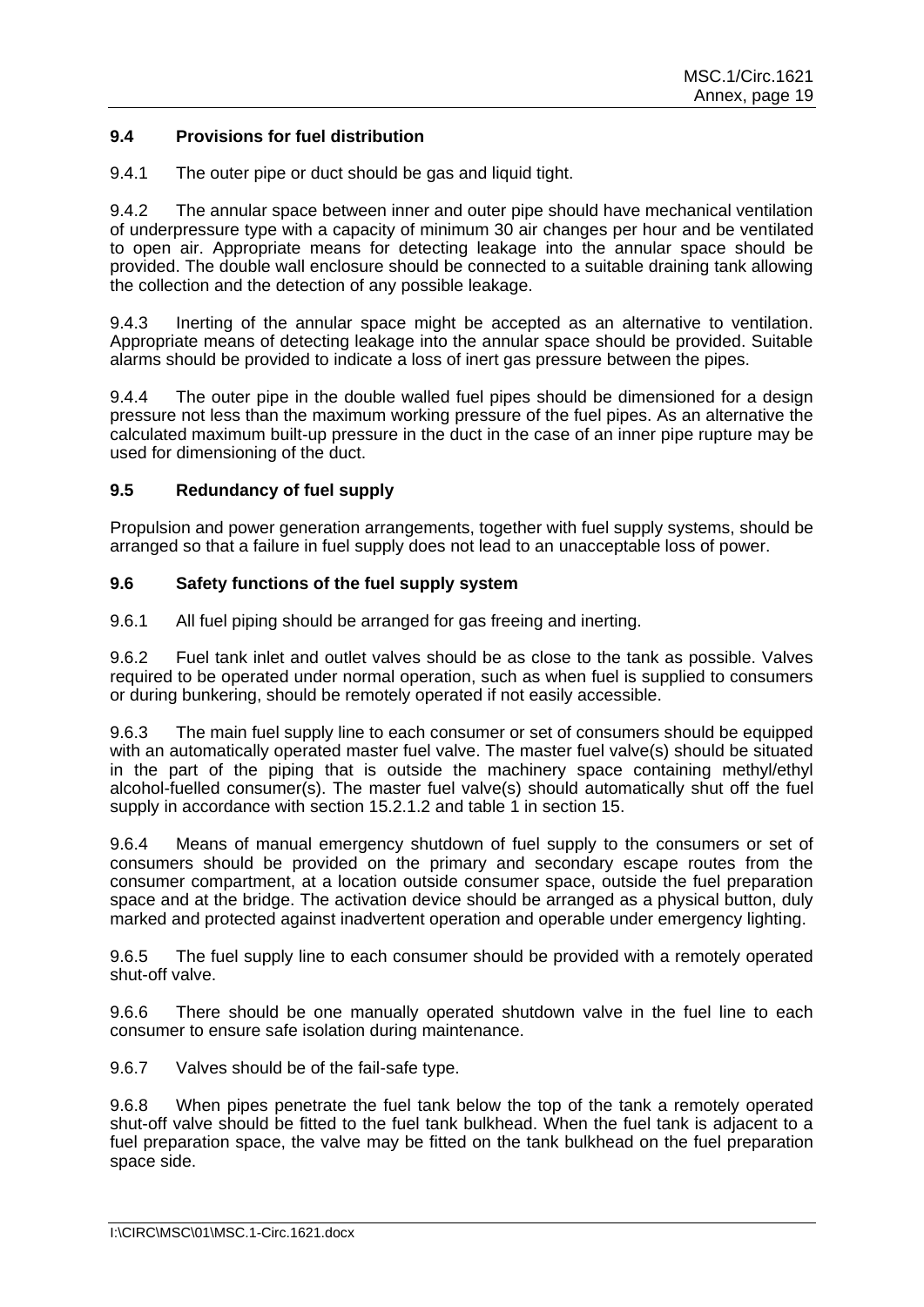## **9.7 Provisions for fuel preparation spaces and pumps**

9.7.1 Any fuel preparation space should not be located within a machinery space of category A, should be gas and liquid tight to surrounding enclosed spaces and vented to open air.

9.7.2 Hydraulically powered pumps that are submerged in fuel tanks should be arranged with double barriers preventing the hydraulic system serving the pumps from being directly exposed to methyl/ethyl alcohol. The double barrier should be arranged for detection and drainage of eventual methyl/ethyl alcohol leakage.

9.7.3 All pumps in the fuel system should be protected against running dry (i.e. protected against operation in the absence of fuel or service fluid). All pumps which are capable of developing a pressure exceeding the design pressure of the system should be provided with relief valves. Each relief valve should be in closed circuit, i.e. arranged to discharge back to the piping upstream of the suction side of the pump and to effectively limit the pump discharge pressure to the design pressure of the system.

# **10 Power generation including propulsion and other energy converters**

### **10.1 Goal**

To provide safe and reliable delivery of mechanical, electrical or thermal energy.

## **10.2 Functional requirements**

10.2.1 This section is related to functional requirements 3.2.1, 3.2.11, 3.2.13, 3.2.14, 3.2.15, 3.2.16 and 3.2.17 of these Interim Guidelines. In particular, the following applies:

- .1 the exhaust system should be designed to prevent any accumulation of unburnt fuel; and
- .2 each fuel consumer should have a separate exhaust system.

10.2.2 One single failure in the fuel system should not lead to an unacceptable loss of power.

## **10.3 General**

10.3.1 All engine components and engine-related systems should be designed in such a way that fire and explosion risks are minimized.

10.3.2 Engine components containing methyl/ethyl alcohol fuel should be effectively sealed to prevent leakage of fuel into the machinery space.

10.3.3 For engines where the space below the piston is in direct communication with the crankcase, a detailed evaluation regarding the hazard potential of fuel gas accumulation in the crankcase should be carried out and reflected in the safety concept of the engine.

10.3.4 A means should be provided to monitor and detect poor combustion or misfiring. In the event that it is detected, continued operation may be allowed, provided that the fuel supply to the concerned cylinder is shut off and provided that the operation of the engine with one cylinder cut-off is acceptable with respect to torsional vibrations.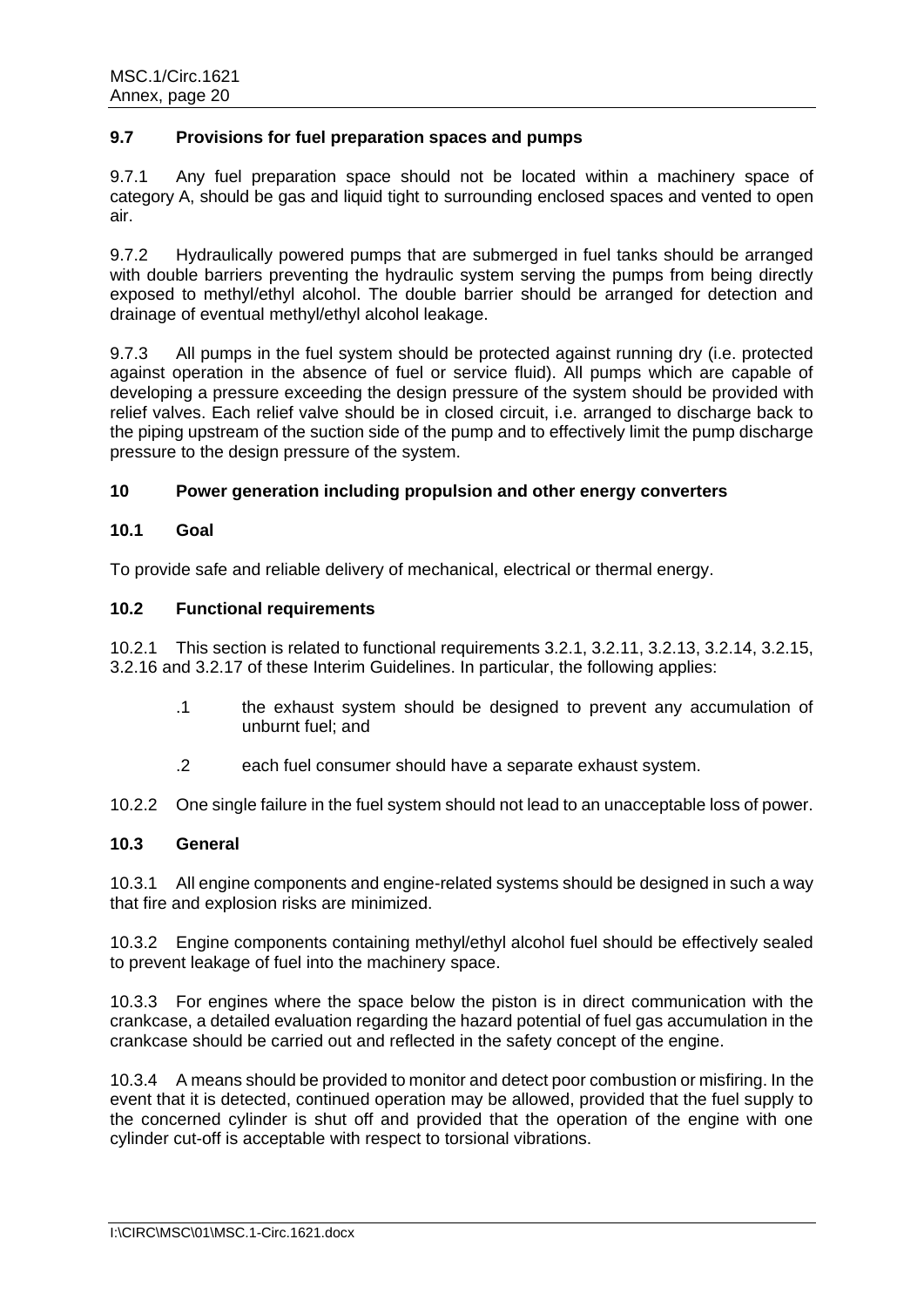## **10.4 Provision for dual-fuel engines**

10.4.1 In case of shut-off of the methyl/ethyl alcohol supply, the engines should be capable of continuous operation by oil fuel only without interruption.

10.4.2 An automatic system should be fitted to change over from methyl/ethyl alcohol fuel operation to oil fuel operation with minimum fluctuation of the engine power. Acceptable reliability should be demonstrated through testing. In the case of unstable operation on engines when methyl/ethyl alcohol firing, the engine should automatically change to oil fuel mode. There should also be the possibility for manual changeover.

10.4.3 In case of an emergency stop or a normal stop, the methyl/ethyl alcohol fuel should be automatically shut off not later than the pilot oil fuel. It should not be possible to shut off the pilot oil fuel without first or simultaneously closing the fuel supply to each cylinder or to the complete engine.

### **10.5 Provision for single fuel engines**

In case of a normal stop or an emergency shutdown, the methyl/ethyl alcohol fuel supply should be shut off not later than the ignition source. It should not be possible to shut off the ignition source without first or simultaneously closing the fuel supply to each cylinder or to the complete engine.

### **11 Fire safety**

### **11.1 Goal**

The goal of this section is to provide fire protection, detection and fighting for all systems related to storing, handling, transfer and use of methyl/ethyl alcohol as fuel.

#### **11.2 Functional requirements**

This section is related to functional requirements 3.2.1, 3.2.2, 3.2.4, 3.2.5, 3.2.12, 3.2.14 and 3.2.16 of these Interim Guidelines.

#### **11.3 General provisions**

The provisions in this section are additional to those given in SOLAS chapter II-2.

### **11.4 Provision for fire protection**

11.4.1 For the purposes of fire protection, fuel preparation spaces should be regarded as machinery space of category A. Should the space have boundaries towards other machinery spaces of category A, accommodation, control station or cargo areas, these boundaries should not be less than A-60.

11.4.2 Any boundary of accommodation up to navigation bridge windows, service spaces, control stations, machinery spaces and escape routes, facing fuel tanks on open deck should have A-60 fire integrity.

11.4.3 For fire integrity, the fuel tank boundaries should be separated from the machinery spaces of category A and other rooms with high fire risks by a cofferdam of at least 600 mm, with insulation of not less than A-60 class.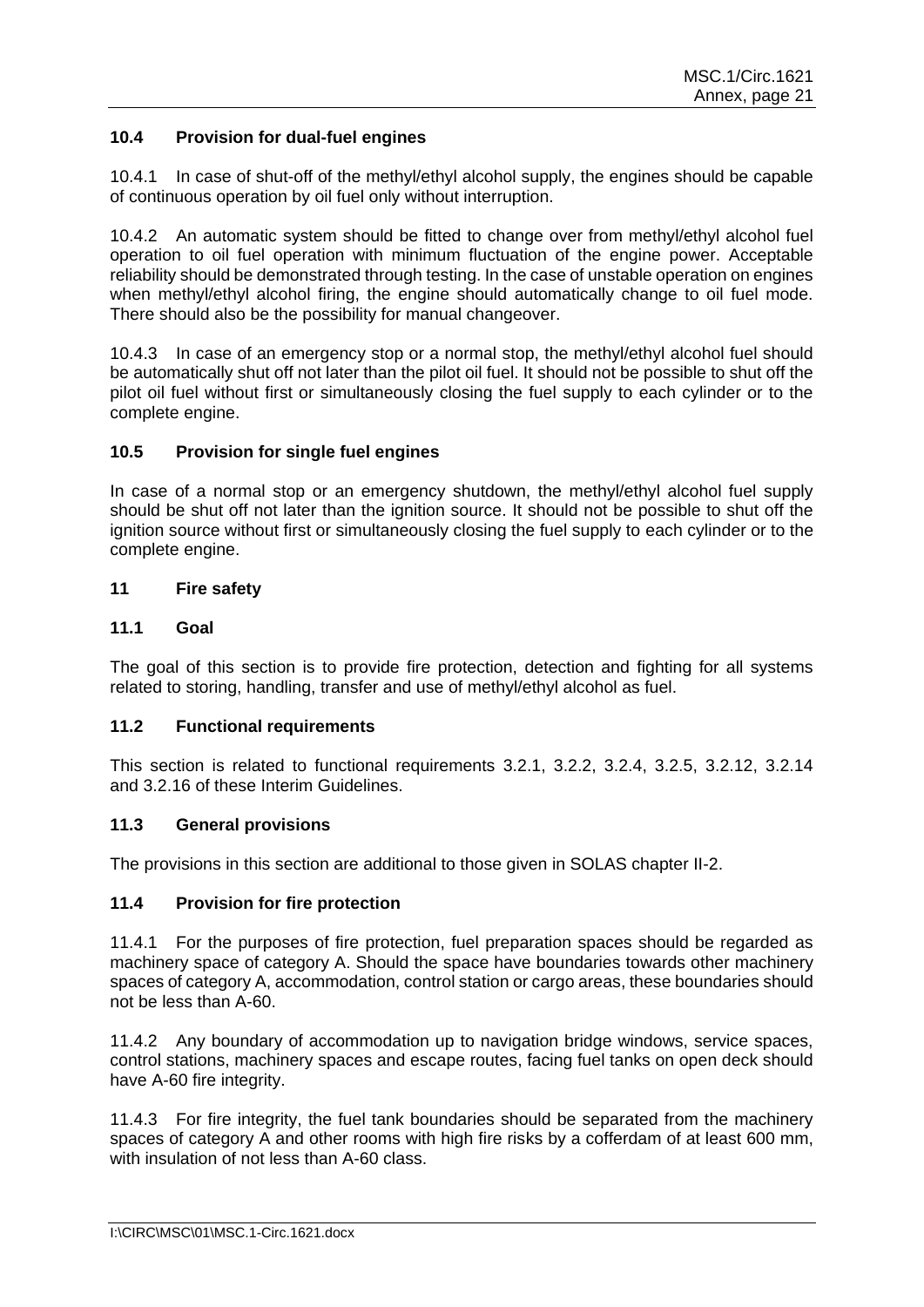11.4.4 The bunkering station should be separated by A-60 class divisions towards machinery spaces of category A, accommodation, control stations and high fire risk spaces, except for spaces such as tanks, voids, auxiliary machinery spaces of little or no fire risk, sanitary and similar spaces where the insulation standard may be reduced to class A-0.

### **11.5 Provision for fire main**

When the fuel storage tank is located on the open deck, isolating valves should be fitted in the fire main in order to isolate damaged sections of the fire main. Isolation of a section of fire main should not deprive the fire line ahead of the isolated section from the supply of water.

### **11.6 Provision for fire fighting**

11.6.1 Where fuel tanks were located on open deck, there should be a fixed fire-fighting system of alcohol-resistant foam type, as set out in chapter 17 of the IBC Code and, where appropriate, chapter 14 of the FSS Code.

11.6.2 The alcohol-resistant foam type fire-fighting system should cover the area below the fuel tank where a spill of fuel could be expected to spread.

11.6.3 The bunker station should have a fixed fire-extinguishing system of alcohol resistant foam type and a portable dry chemical powder extinguisher or an equivalent extinguisher, located near the entrance of the bunkering station.

11.6.4 Where fuel tanks are located on open deck, there should be a fixed water spray system for diluting eventual spills, cooling and fire prevention. The system should cover exposed parts of the fuel tank.

11.6.5 A fixed fire detection and fire alarm system complying with Fire Safety System Code should be provided for all compartments containing the methyl/ethyl alcohol fuel system.

11.6.6 Suitable detectors should be selected based on the fire characteristics of the fuel. Smoke detectors should be used in combination with detectors which can more effectively detect methyl/ethyl alcohol fires.

11.6.7 Means to ease detection and recognition of methyl/ethyl alcohol fires in machinery spaces should be provided for fire patrols and for fire-fighting purposes, such as portable heat-detection devices.

### **11.7 Provision for fire extinguishing of engine-room and fuel preparation space**

11.7.1 Machinery space and fuel preparation space where methyl/ethyl alcohol-fuelled engines or fuel pumps are arranged should be protected by an approved fixed fire-extinguishing system in accordance with SOLAS regulation II-2/10 and the FSS Code. In addition, the fire-extinguishing medium used should be suitable for the extinguishing of methyl/ethyl alcohol fires.

11.7.2 An approved alcohol-resistant foam system covering the tank top and bilge area under the floor plates should be arranged for machinery space category A and fuel preparation space containing methyl/ethyl alcohol.

### **12 Explosion prevention and area classification**

### **12.1 Goal**

The goal of this section is to provide for the prevention of explosions and for the limitation of effects of a fire and explosion.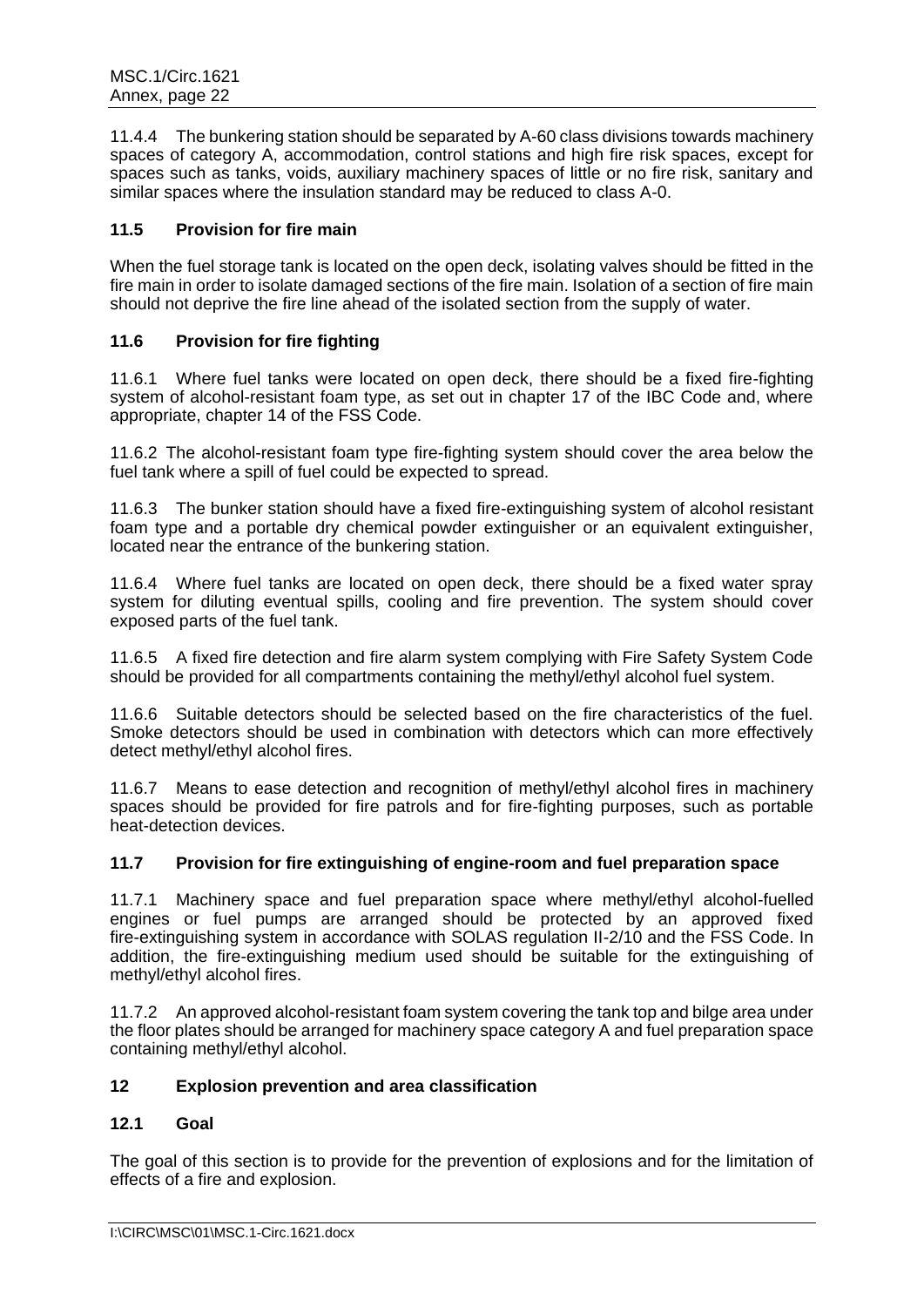## **12.2 Functional requirements**

This section is related to functional requirements 3.2.1, 3.2.2, 3.2.3, 3.2.4, 3.2.5, 3.2.6, 3.2.8 and 3.2.11 to 3.2.17 of these Interim Guidelines. The probability of explosions should be reduced to a minimum by:

- .1 reducing the number of sources of ignition;
- .2 reducing the probability of formation of ignitable mixtures; and
- .3 using certified safe type electrical equipment suitable for the hazardous zone where the use of electrical equipment in hazardous areas is unavoidable.

### **12.3 General provisions**

12.3.1 Hazardous areas on open deck and other spaces not addressed in this section should be analysed and classified based on a recognized standard.<sup>4</sup> The electrical equipment fitted within hazardous areas should be according to the same standard.

12.3.2 All hazardous areas should be inaccessible to passengers and unauthorized crew at all times.

# **12.4 Area classification**

12.4.1 Area classification is a method of analysing and classifying the areas where explosive gas atmospheres may occur. The object of the classification is to allow the selection of electrical apparatus able to be operated safely in these areas.

12.4.2 In order to facilitate the selection of appropriate electrical apparatus and the design of suitable electrical installations, hazardous areas are divided into zones 0, 1 and 2, according to 12.5. In cases where the prescriptive provisions in 12.5 are deemed to be inappropriate, area classification according to IEC 60079-10-1:2015 should be applied with special consideration by the Administration.

12.4.3 Ventilation ducts should have the same area classification as the ventilated space.

## **12.5 Hazardous area zones**

### **12.5.1 Hazardous area zone 0**

This zone includes, but is not limited to, the interiors of methyl/ethyl fuel tanks, any pipework for pressure-relief or other venting systems for fuel tanks, pipes and equipment containing methyl/ethyl fuel.

### **12.5.2 Hazardous area zone 1**

This zone includes, but is not limited to:

- .1 cofferdams and other protective spaces surrounding the fuel tanks;
- .2 fuel preparation spaces;

<sup>4</sup> Refer to IEC standard 60092-502:1999, part 4.4: Tankers carrying flammable liquefied gases, as applicable.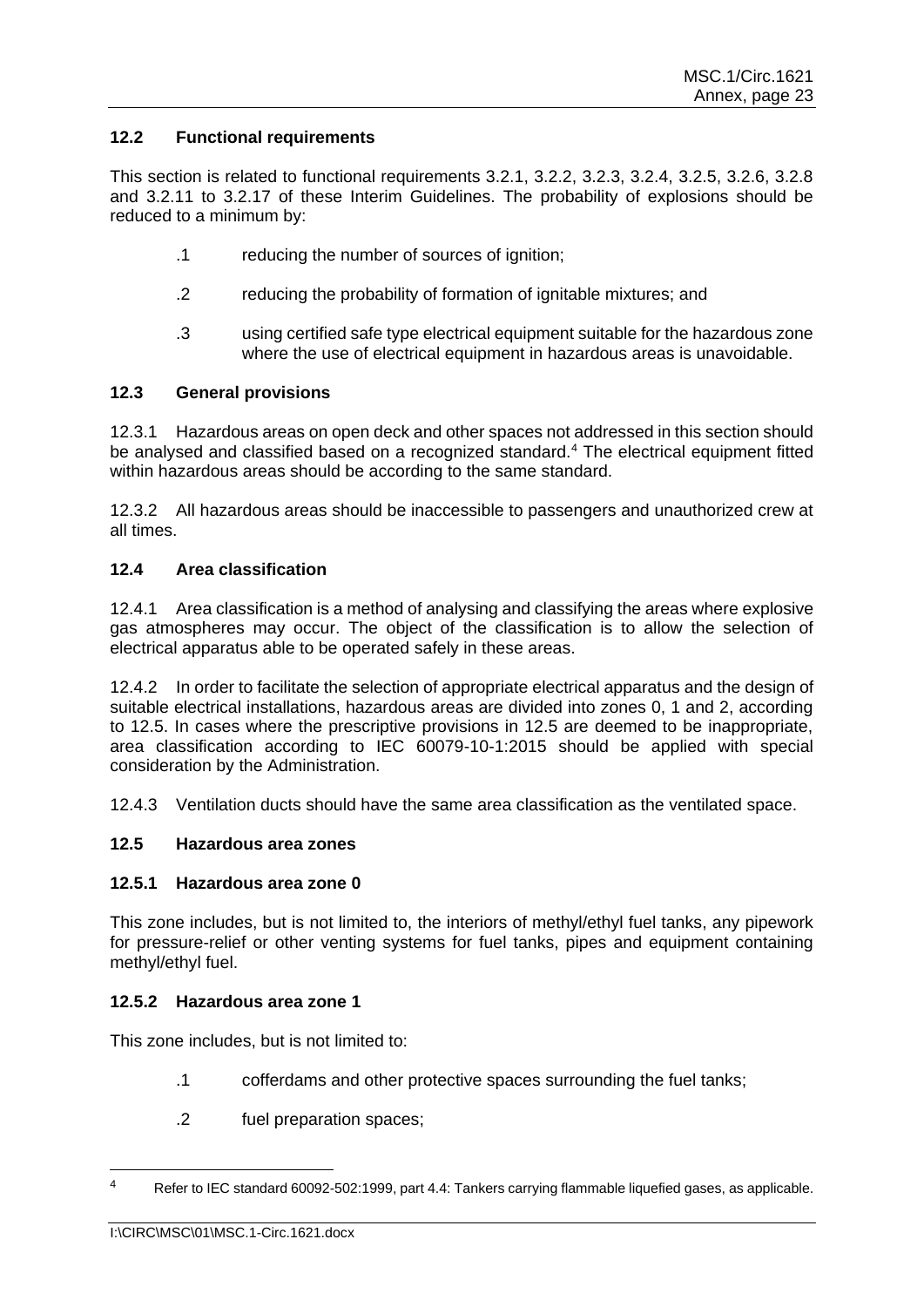- .3 areas on open deck, or semi-enclosed spaces on deck, within 3 m of any methyl/ethyl fuel tank outlet, gas or vapour outlet, bunker manifold valve, other methyl/ethyl fuel valve, methyl/ethyl fuel pipe flange, methyl/ethyl fuel preparation space ventilation outlets;
- .4 areas on open deck or semi-enclosed spaces on deck in the vicinity of the fuel tank P/V outlets, within a vertical cylinder of unlimited height and 6 m radius centred upon the centre of the outlet and within a hemisphere of 6 m radius below the outlet;
- .5 areas on open deck or semi-enclosed spaces on deck, within 1.5 m of fuel preparation space entrances, fuel preparation space ventilation inlets and other openings into zone 1 spaces;
- .6 areas on the open deck within spillage coamings surrounding methyl/ethyl fuel bunker manifold valves and 3 m beyond these, up to a height of 2.4 m above the deck;
- .7 enclosed or semi-enclosed spaces in which pipes containing methyl/ethyl fuel are located, e.g. ducts around methyl/ethyl fuel pipes, semi-enclosed bunkering stations; and
- .8 a space protected by an airlock is considered as a non-hazardous area during normal operation, but will require equipment to operate following loss of differential pressure between the protected space and the hazardous area to be certified as suitable for zone 1.

### **12.5.3 Hazardous area zone 2**

This zone includes, but is not limited to:

- .1 areas 4 m beyond the cylinder and 4 m beyond the sphere defined in 12.5.2.1.4;
- .2 areas within 1.5 m surrounding other open or semi-enclosed spaces of zone 1 defined in 12.5.2.1; and
- .3 airlocks.

### **13 Ventilation**

#### **13.1 Goal**

The goal of this section is to provide for the ventilation required for safe working conditions for personnel and the safe operation of machinery and equipment where methyl/ethyl alcohol is used as fuel.

### **13.2 Functional requirements**

This section is related to functional requirements 3.2.1, 3.2.2, 3.2.4, 3.2.6 and 3.2.11 to 3.2.17 of these Interim Guidelines.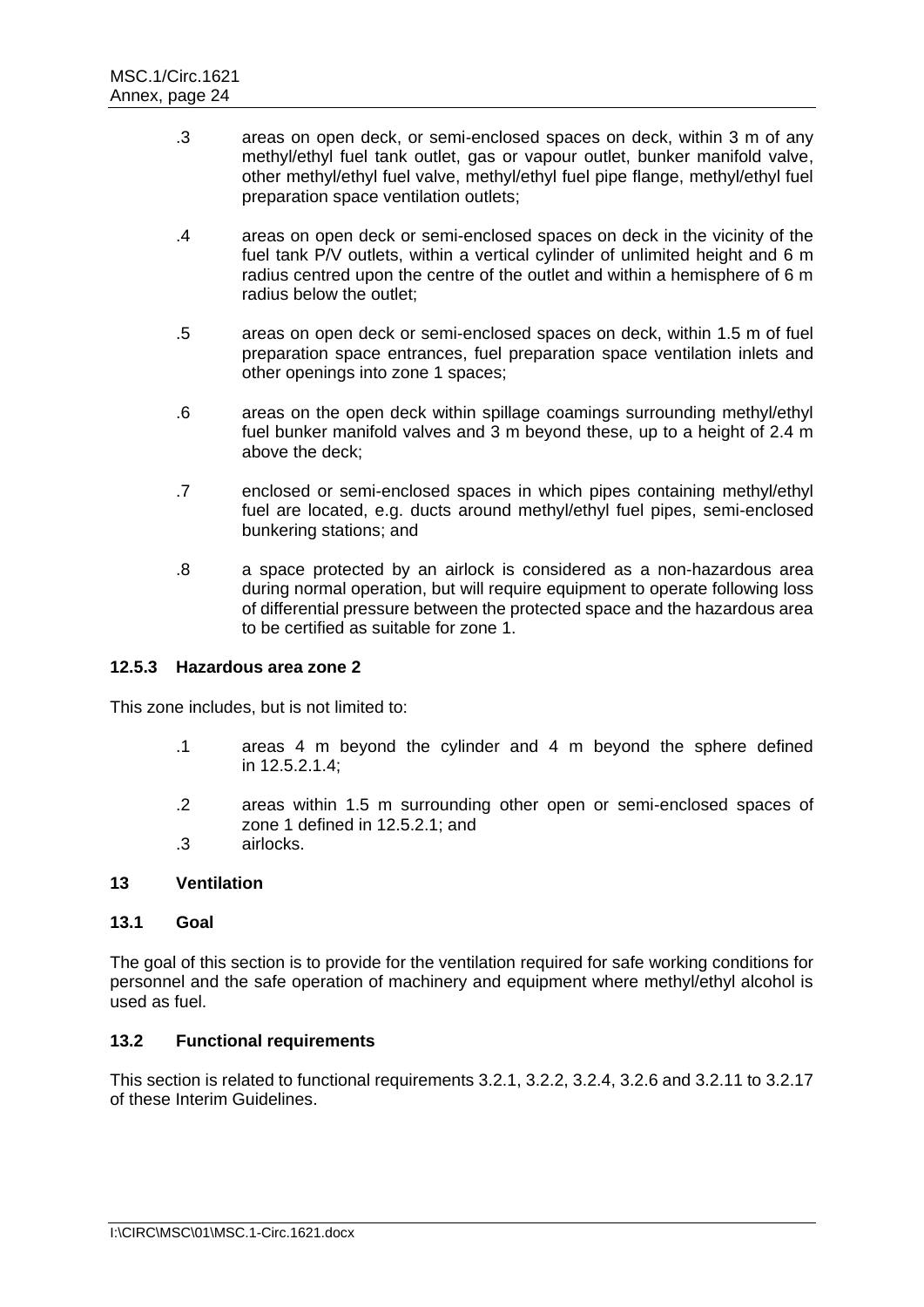### **13.3 Provisions – General**

13.3.1 Ventilation inlets and outlets for spaces required to be fitted with mechanical ventilation should be located such that according to the International Convention on Load Lines they will not be required to have closing appliances.

13.3.2 Any ducting used for the ventilation of hazardous spaces should be separate from that used for the ventilation of non-hazardous spaces. The ventilation should function at all temperatures and environmental conditions the ship will be operating in.

13.3.3 Electric motors for ventilation fans should not be located in ventilation ducts for hazardous spaces unless the motors are certified for the same hazard zone as the space served.

13.3.4 Design of ventilation fans serving spaces where vapours from fuels may be present should fulfil the following:

- .1 ventilation fans should not produce a source of vapour ignition in either the ventilated space or the ventilation system associated with the space; ventilation fans and fan ducts, in way of fans only, should be of non-sparking construction defined as:
	- .1 impellers or housings of non-metallic material, due regard being paid to the elimination of static electricity;
	- .2 impellers and housings of non-ferrous metals;
	- .3 impellers and housings of austenitic stainless steel;
	- .4 impellers of aluminium alloys or magnesium alloys and a ferrous (including austenitic stainless steel) housing on which a ring of suitable thickness of non-ferrous materials is fitted in way of the impeller, due regard being paid to static electricity and corrosion between ring and housing; or
	- .5 any combination of ferrous (including austenitic stainless steel) impellers and housings with not less than 13 mm tip design clearance;
- .2 in no case should the radial air gap between the impeller and the casing be less than 0.1 of the diameter of the impeller shaft in way of the bearing but not less than 2 mm; the gap need not be more than 13 mm; and
- .3 any combination of an aluminium or magnesium alloy fixed or rotating component and a ferrous fixed or rotating component, regardless of tip clearance, is considered a sparking hazard and should not be used in these places.

13.3.5 Ventilation systems required to avoid any vapour accumulation should consist of independent fans, each of sufficient capacity, unless otherwise specified in these Interim Guidelines. The ventilation system should be of a mechanical exhaust type, with extraction inlets located such as to avoid accumulation of vapour from leaked methyl/ethyl alcohol in the space.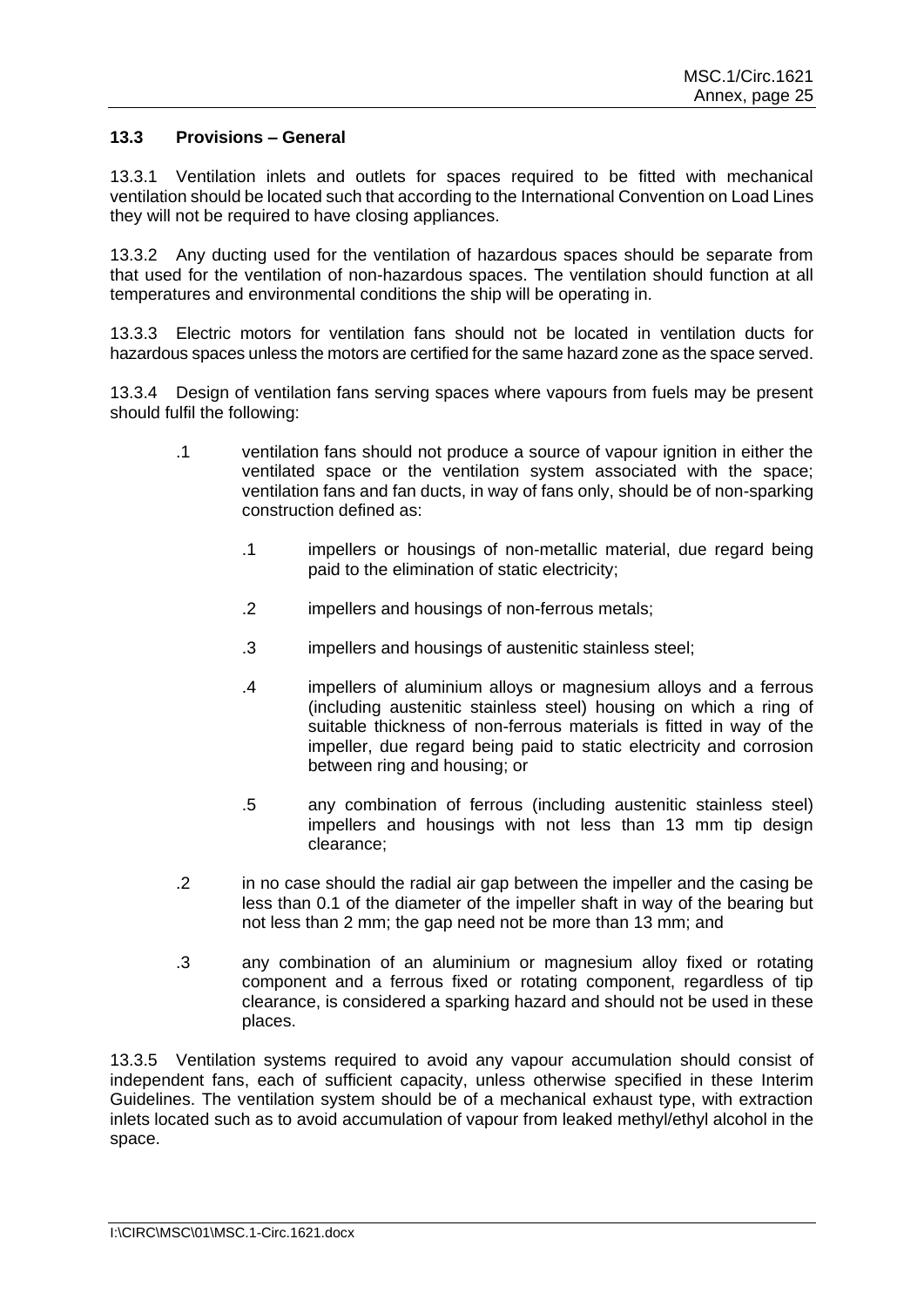13.3.6 Air inlets for hazardous enclosed spaces should be taken from areas that, in the absence of the considered inlet, would be non-hazardous. Air inlets for non-hazardous enclosed spaces should be taken from non-hazardous areas at least 1.5 m away from the boundaries of any hazardous area. Where the inlet duct passes through a more hazardous space, the duct should be gastight and have over-pressure relative to this space.

13.3.7 Air outlets from non-hazardous spaces should be located outside hazardous areas.

13.3.8 Air outlets from hazardous enclosed spaces should be located in an open area that, in the absence of the considered outlet, would be of the same or lesser hazard than the ventilated space.

13.3.9 The required capacity of the ventilation plant is normally based on the total volume of the room. An increase in required ventilation capacity may be necessary for rooms having a complicated form.

13.3.10 Non-hazardous spaces with entry openings to a hazardous area should be arranged with an airlock and be maintained at overpressure relative to the external hazardous area. The overpressure ventilation should be arranged according to the following:

- .1 during initial start-up or after loss of overpressure ventilation, before energizing any electrical installations not certified safe for the space in the absence of pressurization, it should be required to:
	- .1 proceed with purging (at least five air changes) or confirm by measurements that the space is non-hazardous; and
	- .2 pressurize the space;
- .2 operation of the overpressure ventilation should be monitored and in the event of failure of the overpressure ventilation:
	- .1 an audible and visual alarm should be given at a manned location; and
	- .2 if overpressure cannot be immediately restored, automatic or programmed, disconnection of electrical installations according to a recognized standard<sup>5</sup> should be required.

13.3.11 Non-hazardous spaces with entry openings to a hazardous enclosed space should be arranged with an airlock and the hazardous space should be maintained at underpressure relative to the non-hazardous space. Operation of the extraction ventilation in the hazardous space should be monitored and in the event of failure of the extraction ventilation:

- .1 an audible and visual alarm should be given at a manned location; and
- .2 if underpressure cannot be immediately restored, automatic or programmed, disconnection of electrical installations according to recognized standards in the non-hazardous space should be required.

 $5$  Refer to IEC 60092-502:1999 Electrical Installations in Ships – Tankers – Special Features, table 5.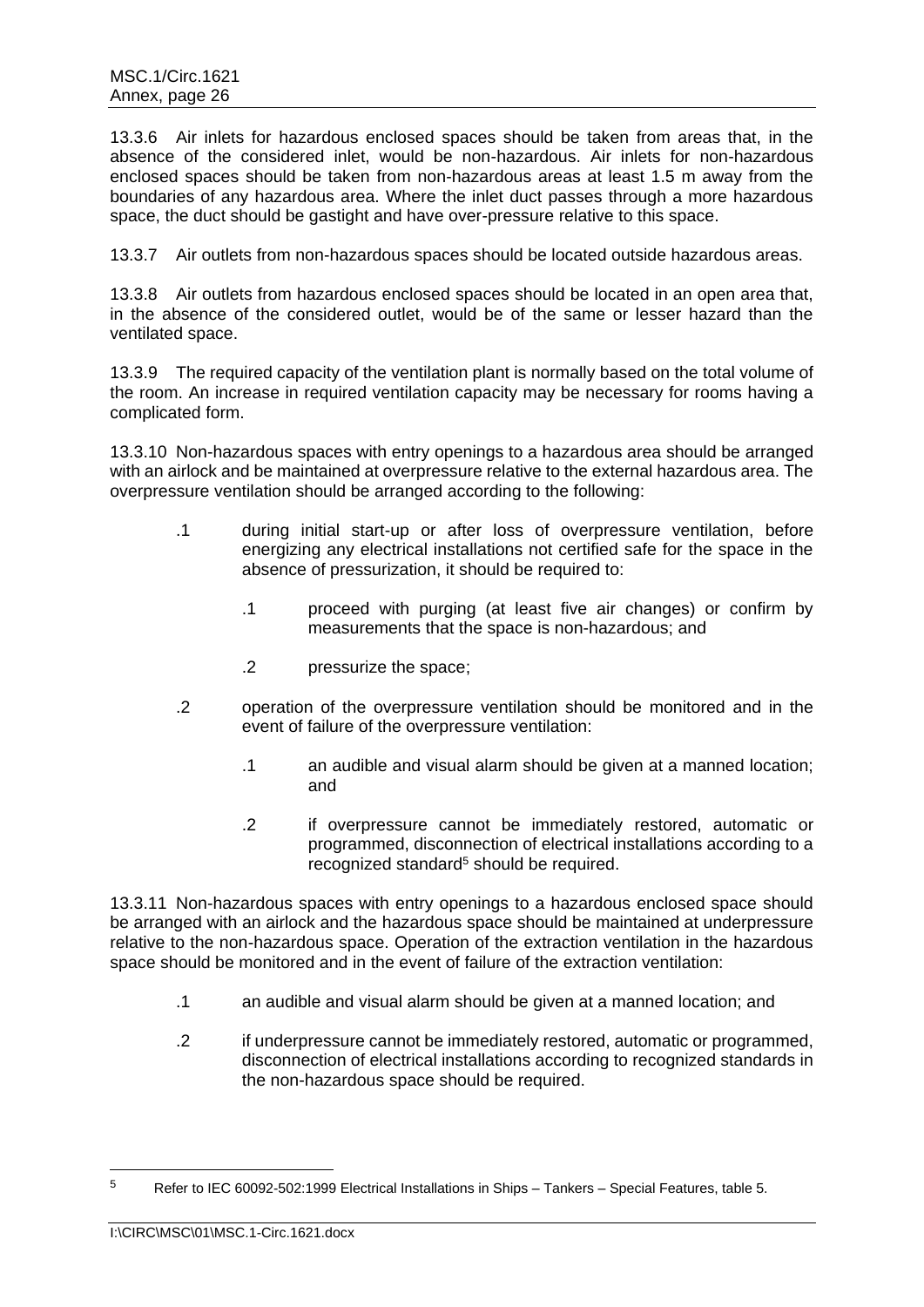13.3.12 Double bottoms, cofferdams, duct keels, pipe tunnels, hold spaces and other spaces where methyl/ethyl fuel may accumulate should be capable of being ventilated to ensure a safe environment when entry into the spaces is necessary.

## **13.4 Provisions for fuel preparation spaces**

13.4.1 Fuel preparation spaces should be provided with an effective mechanical forced ventilation system of extraction type. During normal operation the ventilation should be at least 30 air changes per hour.

13.4.2 The number and power of the ventilation fans should be such that the capacity is not reduced by more than 50% if a fan with a separate circuit from the main switchboard or emergency switchboard or a group of fans with common circuit from the main switchboard or emergency switchboard is inoperable.

13.4.3 Ventilation systems for fuel preparation spaces and other fuel handling spaces should be in operation when pumps or other fuel treatment equipment are working.

### **13.5 Provisions for bunkering station**

Bunkering stations that are not located on open deck should be suitably ventilated to ensure that any vapour being released during bunkering operations will be removed outside. If the natural ventilation is not sufficient, the bunkering stations should be subject to special consideration with respect to provisions for mechanical ventilation. The Administration may require special risk assessment.

#### **13.6 Provisions for ducts and double wall pipes**

13.6.1 Ducts and double wall pipes containing fuel piping fitted with a mechanical ventilation system of the extraction type should be provided with a ventilation capacity of at least 30 air changes per hour.

13.6.2 The ventilation system for double wall piping and ducts should be independent of all other ventilation systems.

13.6.3 The ventilation inlet for the double wall piping or duct should always be located in a non-hazardous area, in open air, away from ignition sources. The inlet opening should be fitted with a suitable wire mesh quard and protected from ingress of water.

### **14 Electrical installations**

# **14.1 Goal**

The goal of this section is to provide for electrical installations that minimize the risk of ignition in the presence of a flammable atmosphere.

### **14.2 Functional requirements:**

This section is related to functional requirements 3.2.1, 3.2.2, 3.2.3, 3.2.5, 3.2.8, 3.2.11, 3.2.13, 3.2.15, 3.2.16 and 3.2.17 of these Interim Guidelines.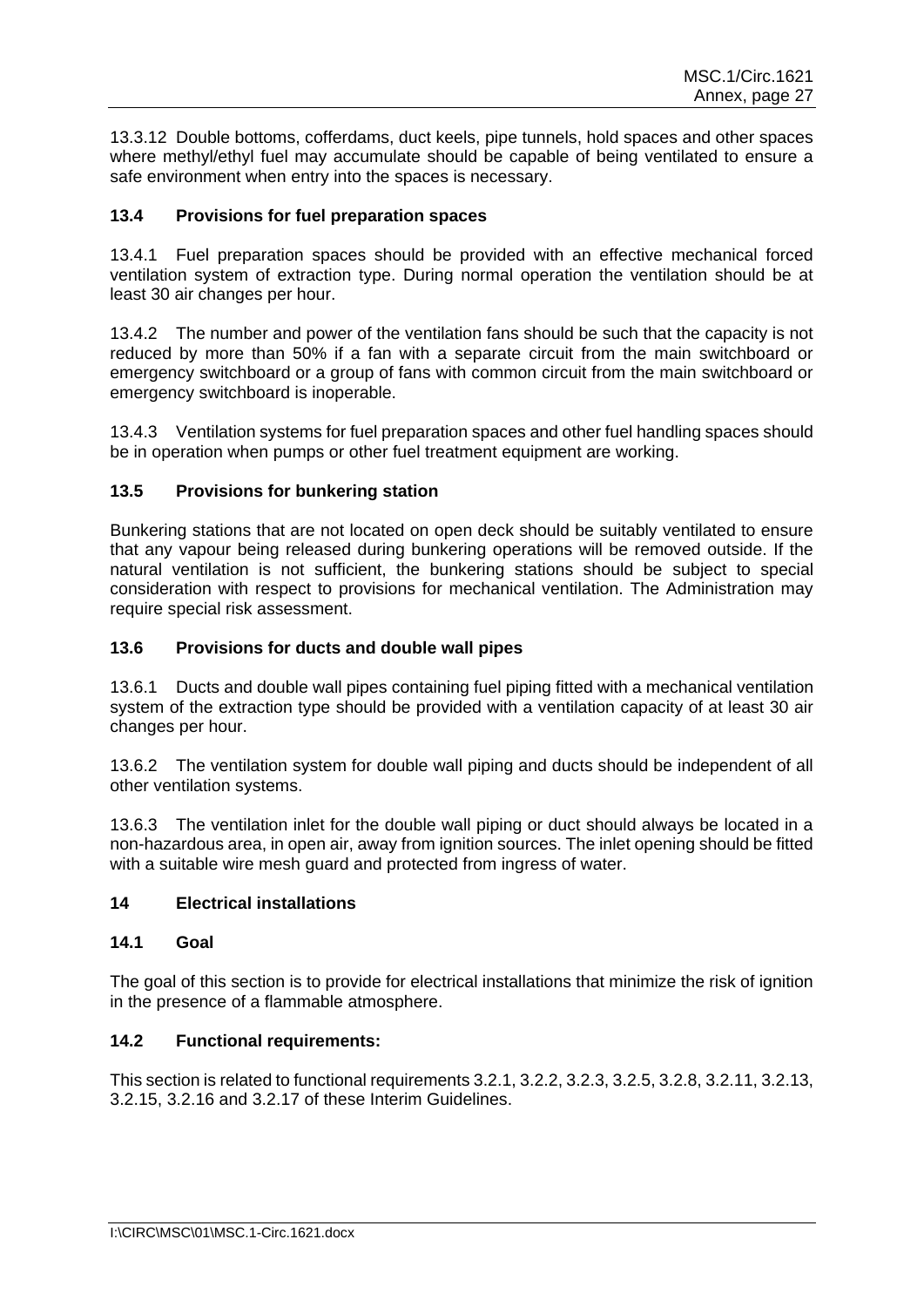### **14.3 Provisions – General**

14.3.1 Electrical installations should comply with a recognized standard $6$  at least equivalent to those acceptable to the Organization.

14.3.2 Electrical equipment or wiring should not be installed in hazardous areas unless essential for operational purposes or safety enhancement.

14.3.3 Where electrical equipment is installed in hazardous areas as provided in 14.3.2, it should be selected, installed and maintained in accordance with IEC standards or other standards at least equivalent to those acceptable to the Organization.

14.3.4 The lighting system in hazardous areas should be divided between at least two branch circuits. All switches and protective devices should interrupt all poles or phases and should be located in a non-hazardous area.

14.3.5 The onboard installation of the electrical equipment units should be such as to ensure the safe bonding to the hull of the units themselves.

### **15 Control, monitoring and safety systems**

### **15.1 Goal**

The goal of this section is to provide for the arrangement of control, monitoring and safety systems that support an efficient and safe operation of the fuel installations as covered in the other sections of these Interim Guidelines.

#### **15.2 Functional requirements**

This section is related to functional requirements in 3.2.1, 3.2.2, 3.2.3, 3.2.9, 3.2.10, 3.2.11, 3.2.13, 3.2.14 and 3.2.17 of these Interim Guidelines. In particular, the following applies:

- .1 the control, monitoring and safety systems of the methyl/ethyl alcohol installations should be arranged such that there is not an unacceptable loss of power in the event of a single failure;
- .2 a fuel safety system should be arranged to close down the fuel supply system automatically, upon failure in systems as described in table 1 and upon other fault conditions which may develop too fast for manual intervention;
- .3 the safety functions should be arranged in a dedicated fuel safety system that is independent of the fuel control system in order to avoid possible common cause failures; this includes power supplies and input and output signal;
- .4 the safety systems including the field instrumentation should be arranged to avoid spurious shutdown, e.g. as a result of a faulty vapour detector or a wire break in a sensor loop; and
- .5 where two fuel supply systems are required to meet the provisions, each system should be fitted with its own set of independent fuel control and safety systems.

 $6$  Refer to IEC 60092:2018 series standards, as applicable.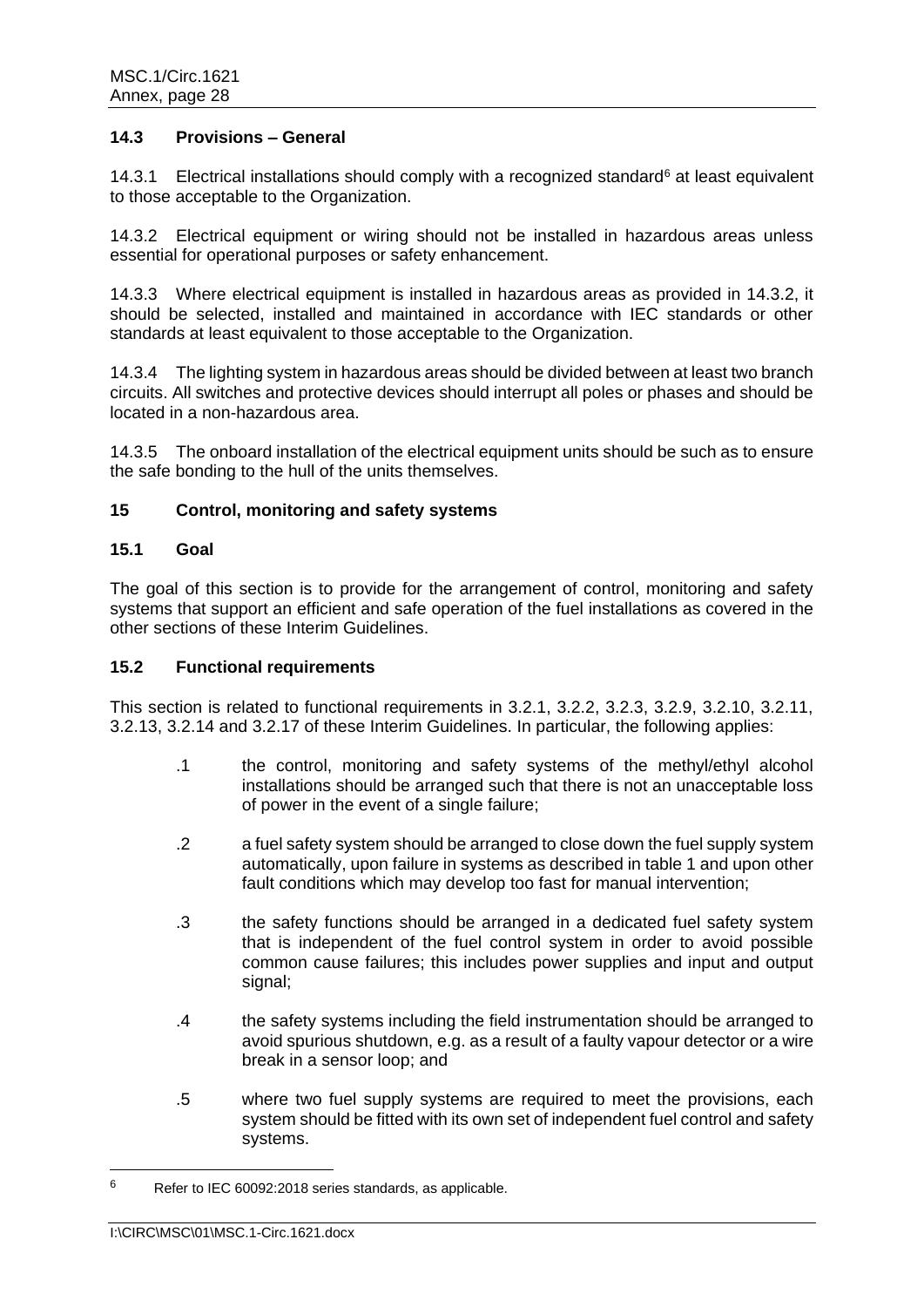## **15.3 General provisions**

15.3.1 Suitable instrumentation devices should be fitted to allow a local and a remote reading of essential parameters to ensure safe management of the whole fuel equipment including bunkering.

15.3.2 Liquid leakage detection should be installed in the protective cofferdams surrounding the fuel tanks, in all ducts around fuel pipes, in fuel preparation spaces, and in other enclosed spaces containing single walled fuel piping or other fuel equipment.

15.3.3 The annular space in a double walled piping system should be monitored for leakages and the monitoring system should be connected to an alarm system. Any leakage detected should lead to shutdown of the affected fuel supply line in accordance with table 15.1.

15.3.4 At least one bilge well with a level indicator should be provided for each enclosed space, where an independent storage tank without a protective cofferdam is located. A high-level bilge alarm should be provided. The leakage detection system should trigger an alarm and the safety functions in accordance with table 15.1.

15.3.5 For tanks not permanently installed in the vessel, a monitoring system equivalent to that provided for permanent installed tanks should be provided.

# **15.4 Provisions for bunkering and fuel tank monitoring**

## **15.4.1 Level indicators for fuel tanks**

Each fuel tank should be fitted with closed level gauging devices, arranged to ensure a level reading is always obtainable and unless any necessary maintenance can be carried out while the fuel tank is in service, two devices should be installed.

### **15.4.2 Overflow control**

15.4.2.1 Each fuel tank should be fitted with a visual and audible high-level alarm. This should be able to be function tested from the outside of the tank and can be common with the level gauging system (configured as an alarm on the gauging transmitter),but should be independent of the high-high-level alarm.

15.4.2.2 An additional sensor (high-high-level) operating independently of the high liquid level alarm should automatically actuate a shut-off valve to avoid excessive liquid pressure in the bunkering line and prevent the tank from becoming liquid full.

15.4.2.3 The high and high-high-level alarm for the fuel tanks should be visual and audible at the location at which gas freeing by water filling of the fuel tanks is controlled, given that water filling is the preferred method for gas freeing.

### **15.5 Provisions for bunkering control**

- 15.5.1 Bunkering control should be from a safe remote location. At this safe remote location:
	- .1 tank level should be capable of being monitored;
	- .2 the remote-control valves required by 8.5.3 should be capable of being operated from this location; closing of the bunkering shutdown valve should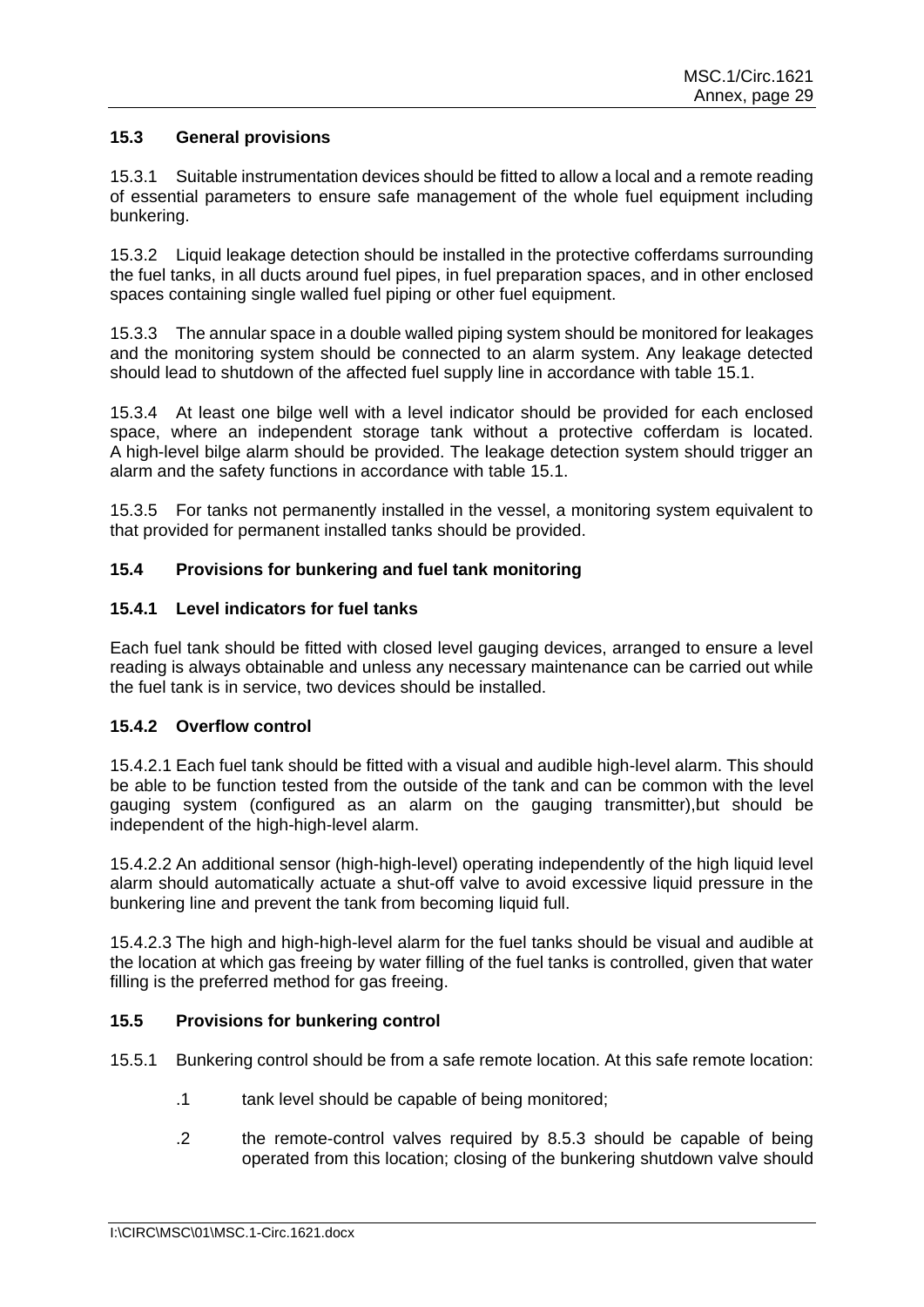be possible from the control location for bunkering and from another safe location; and

.3 overfill alarms and automatic shutdown should also be indicated at this location.

15.5.2 If the ventilation in the ducting enclosure or annular spaces of the double walled bunkering lines stops, an audible and visual alarm should be activated at the bunkering control location.

15.5.3 If fuel leakage is detected in ducting enclosure or the annular spaces of the double walled bunkering lines, an audible and visual alarm and emergency shutdown of the bunkering valve should automatically be activated.

### **15.6 Provisions for engine monitoring**

In addition to the instrumentation provided in accordance with SOLAS chapter II-1, part C. indicators should be fitted on the navigation bridge, the engine control room and the manoeuvring platform for:

- .1 operation of methyl/ethyl alcohol fuel engines; and
- .2 operation and mode of operation of the engine in the case of dual fuel engines.

### **15.7 Provisions for gas detection**

- 15.7.1 Permanently installed gas detectors should be fitted in:
	- .1 all ventilated annular spaces of the double walled fuel pipes;
	- .2 machinery spaces containing fuel equipment or consumers;
	- .3 fuel preparation spaces;
	- .4 other enclosed spaces containing fuel piping or other fuel equipment without ducting;
	- .5 other enclosed or semi-enclosed spaces where fuel vapours may accumulate;
	- .6 cofferdams and fuel storage hold spaces surrounding fuel tanks;
	- .7 airlocks; and
	- .8 ventilation inlets to accommodation and machinery spaces, if required, based on the risk assessment required in 4.2.

15.7.2 The number and placement of detectors in each space should be considered taking into account the size, layout and ventilation of the space. Gas dispersal analysis or a physical smoke test should be used to find the best arrangement.

15.7.3 Fuel vapour detection equipment should be designed, installed and tested in accordance with a recognized standard.<sup>7</sup>

 $7$  Refer to IEC 60079-29-1:2016 – Explosive atmospheres – Gas detectors – Performance requirements of detectors for flammable gases.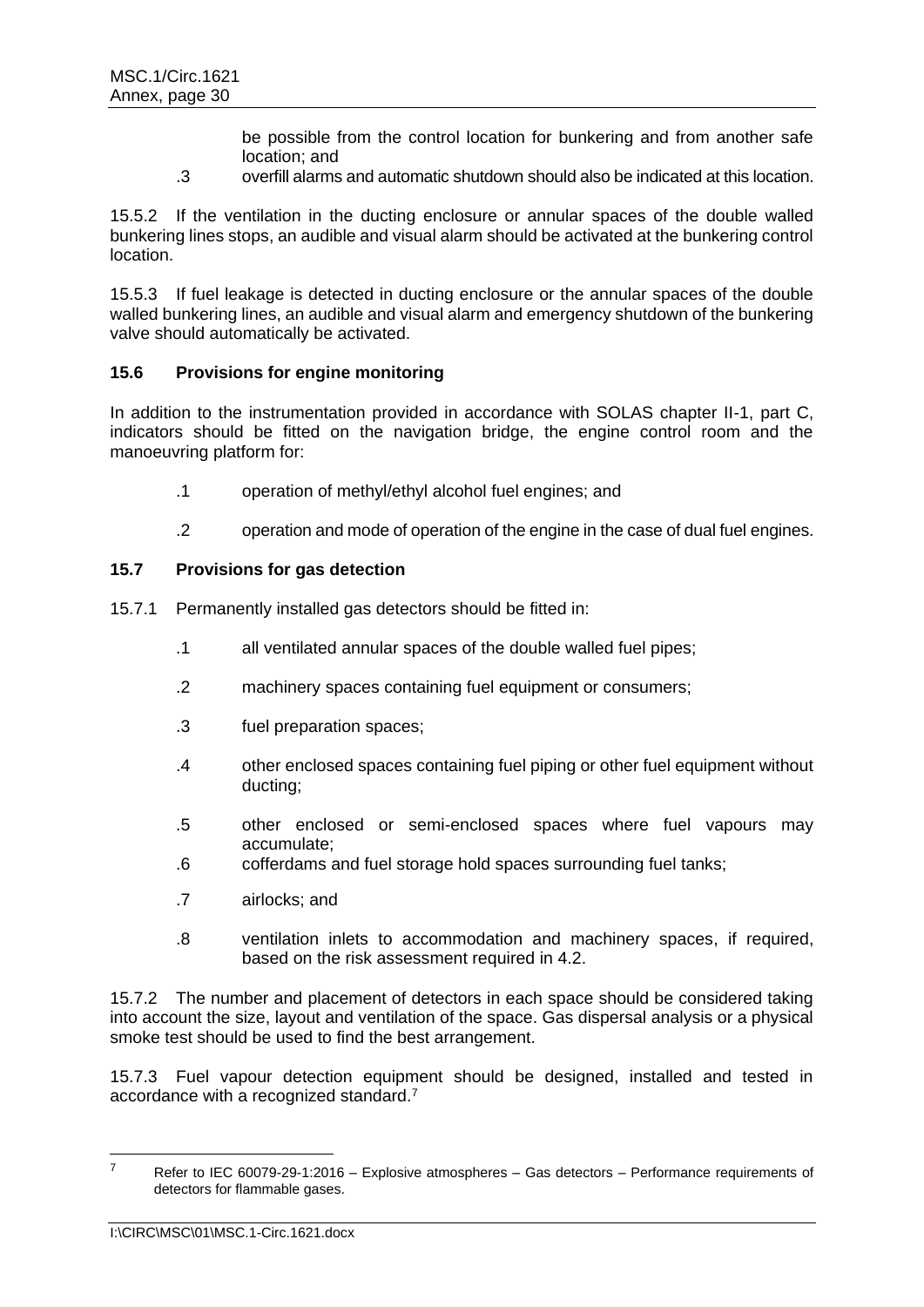15.7.4 An audible and visible alarm should be activated at a fuel vapour concentration of 20% of the lower explosion limit (LEL). The safety system should be activated at 40% of LEL at two detectors. Special consideration should be given to toxicity in the design process of the detection system.

15.7.5 For ventilated ducts and annular spaces around fuel pipes in the machinery spaces containing methyl/ethyl alcohol-fuelled engines, the alarm limit should be set to 20% of LEL. The safety system should be activated at 40% of LEL at two detectors.

15.7.6 Audible and visible alarms from the fuel vapour detection equipment should be located on the navigation bridge, in the continuously manned central control station, safety centre and at the control location for bunkering as well as locally.

15.7.7 Fuel vapour detection required by this section should be continuous without delay.

### **15.8 Provisions for fire detection**

Fire detection in machinery space containing methyl/ethyl alcohol engines and fuel storage hold spaces should give audible and visual alarms on the navigation bridge and in a continuously manned central control station or safety centre as well as locally.

### **15.9 Provisions for ventilation**

Any loss of the required ventilating capacity should give an audible and visual alarm on the navigation bridge, and in a continuously manned central control station or safety centre as well as locally.

### **15.10 Provisions on safety functions of fuel supply systems**

15.10.1 If the fuel supply is shut off due to activation of an automatic valve, the fuel supply should not be opened until the reason for the disconnection is ascertained and the necessary precautions taken. A readily visible notice giving instruction to this effect should be placed at the operating station for the shut-off valves in the fuel supply lines.

15.10.2 If a fuel leak leading to a fuel supply shutdown occurs, the fuel supply should not be operated until the leak has been found and dealt with. Instructions to this effect should be placed in a prominent position in the machinery space.

15.10.3 A caution placard or signboard should be permanently fitted in the machinery space containing methyl/ethyl-fuelled engines stating that heavy lifting, implying danger of damage to the fuel pipes, should not be done when the engine(s) is running on methyl/ethyl.

15.10.4 Pumps and fuel supply should be arranged for manual remote emergency stop from the following locations as applicable:

- .1 navigation bridge;
- .2 cargo control room;
- .3 onboard safety centre;
- .4 engine control room;
- .5 fire control station; and
- .6 adjacent to the exit of fuel preparation spaces.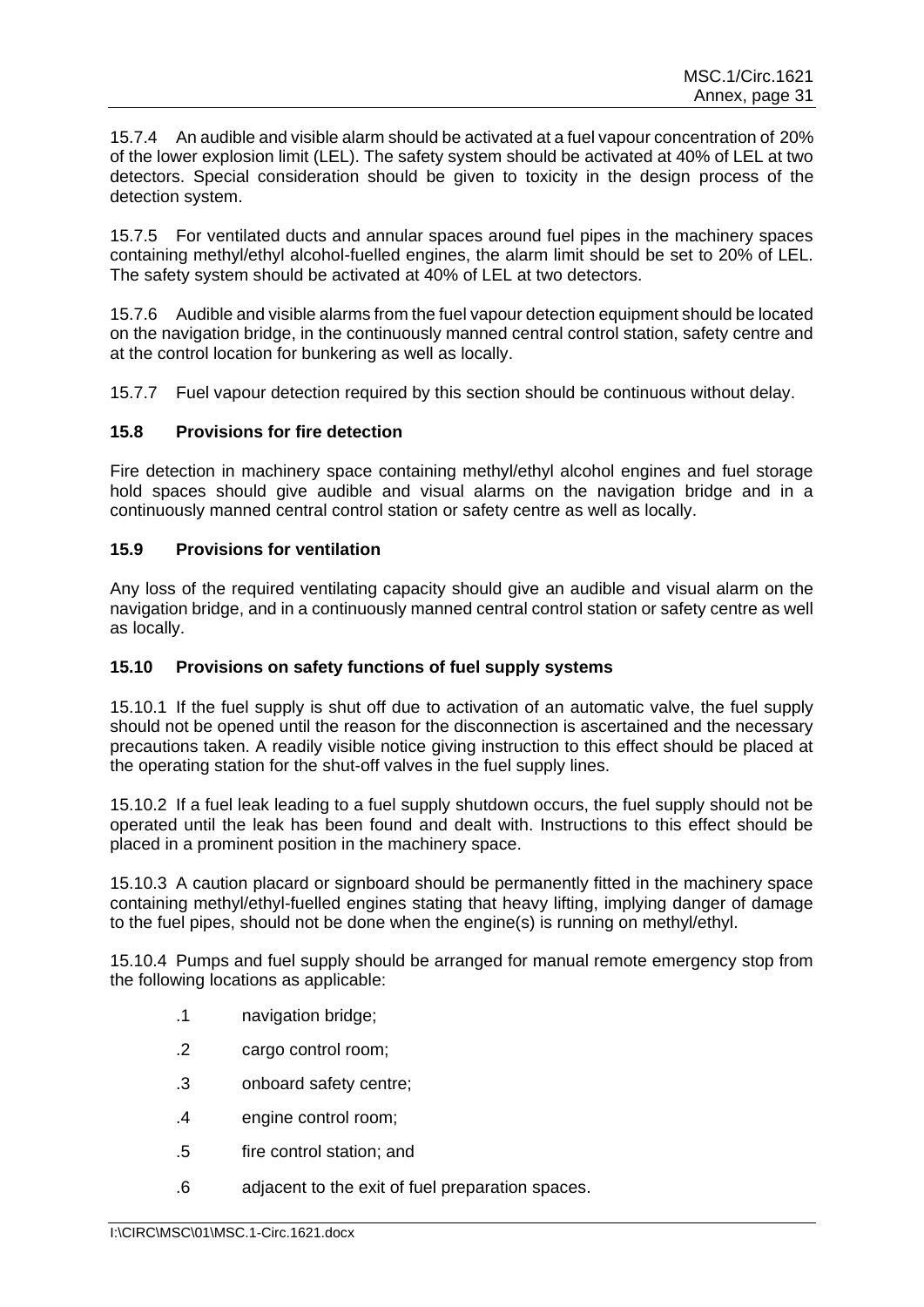| <b>Parameter</b>               | <b>Alarm</b> | <b>Automatic</b>         | <b>Automatic</b>         | <b>Automatic</b>        | <b>Comments</b>  |
|--------------------------------|--------------|--------------------------|--------------------------|-------------------------|------------------|
|                                |              | shutdown                 | shutdown                 | shutdown of             |                  |
|                                |              | <b>of</b><br>tank        | of master                | bunkering               |                  |
|                                |              | valve                    | fuel valve               | valve                   |                  |
|                                |              | (volve(s))               | (volve(s))               |                         |                  |
|                                |              | referred to in<br>9.6.2) | referred to<br>in 9.6.3) |                         |                  |
| High-level fuel                | X            |                          |                          | X                       | See 15.4.2.1     |
| tank                           |              |                          |                          |                         |                  |
| High-high-level                | X            |                          |                          | X                       | See 15.4.2.2 and |
| fuel tank                      |              |                          |                          |                         | 15.5.1           |
| Loss of ventilation            | $\sf X$      |                          |                          | $\overline{\mathsf{x}}$ | See 15.5.2       |
| in the annular                 |              |                          |                          |                         |                  |
| space in the                   |              |                          |                          |                         |                  |
| bunkering line                 |              |                          |                          |                         |                  |
| Gas detection in               | X            |                          |                          | X                       | See 15.5.3       |
| the annular space              |              |                          |                          |                         |                  |
| in the bunkering               |              |                          |                          |                         |                  |
| line                           |              |                          |                          |                         |                  |
| Loss of ventilation            | $\sf X$      |                          |                          |                         | See 15.9         |
| in ventilated areas            |              |                          |                          |                         |                  |
| Manual shutdown                |              |                          |                          | X                       | See 15.5.1       |
| Liquid                         | X            |                          |                          | X                       | See 15.5.3       |
| methyl/ethyl                   |              |                          |                          |                         |                  |
| alcohol detection              |              |                          |                          |                         |                  |
| in the annular                 |              |                          |                          |                         |                  |
| space of the                   |              |                          |                          |                         |                  |
| double walled                  |              |                          |                          |                         |                  |
| bunkering line                 |              |                          |                          |                         |                  |
| Vapour detection               | X            |                          |                          |                         | See 15.7.1.1     |
| in ducts around                |              |                          |                          |                         |                  |
| fuel pipes                     |              |                          |                          |                         |                  |
| Vapour detection               | X            |                          |                          |                         | See 15.7.5       |
| in cofferdams                  |              |                          |                          |                         |                  |
| surrounding fuel<br>tanks. One |              |                          |                          |                         |                  |
| detector giving                |              |                          |                          |                         |                  |
| 20% of LEL                     |              |                          |                          |                         |                  |
| Vapour detection               | X            |                          |                          |                         | See 15.7.1.7     |
| in airlocks                    |              |                          |                          |                         |                  |
| Vapour detection               | X            | X                        |                          | X                       | See 15.7.1.6     |
| in cofferdams                  |              |                          |                          |                         |                  |
| surrounding fuel               |              |                          |                          |                         |                  |
| tanks. Two                     |              |                          |                          |                         |                  |
| detectors giving               |              |                          |                          |                         |                  |
| 40% of LEL, 1)                 |              |                          |                          |                         |                  |
| Vapour detection               | X            |                          |                          |                         | See 15.7.7       |
| in ducts around                |              |                          |                          |                         |                  |
| double walled                  |              |                          |                          |                         |                  |
| pipes, 20% of LEL              |              |                          |                          |                         |                  |

| Table 15.1 Monitoring of methyl/ethyl alcohol supply system to engines |  |  |  |
|------------------------------------------------------------------------|--|--|--|
|------------------------------------------------------------------------|--|--|--|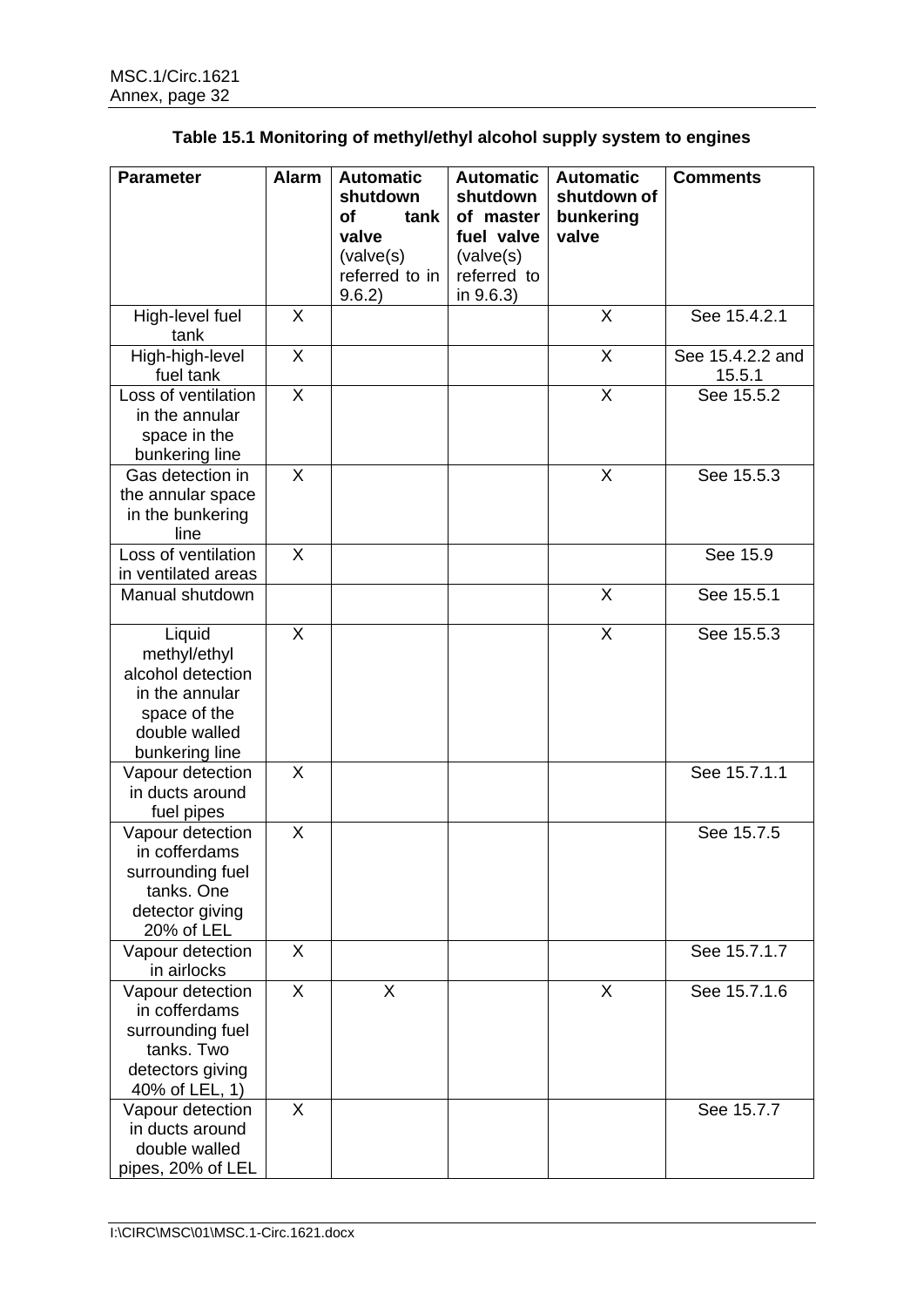| <b>Parameter</b>                                                                        | <b>Alarm</b> | <b>Automatic</b><br>shutdown<br>οf<br>tank l<br>valve<br>(volve(s))<br>referred to in<br>9.6.2) | <b>Automatic</b><br>shutdown<br>of master<br>fuel valve<br>(valve(s)<br>referred to<br>in 9.6.3) | <b>Automatic</b><br>shutdown of<br>bunkering<br>valve | <b>Comments</b>                                                                   |
|-----------------------------------------------------------------------------------------|--------------|-------------------------------------------------------------------------------------------------|--------------------------------------------------------------------------------------------------|-------------------------------------------------------|-----------------------------------------------------------------------------------|
| Vapour detection<br>in ducts around<br>double walled<br>pipes, 40% of<br>LEL, 1)        | X            | X                                                                                               | X                                                                                                |                                                       | See 15.7.7. Two<br>gas detectors to<br>give min.<br>40% of LEL<br>before shutdown |
| Liquid leak<br>detection in<br>annular space of<br>double walled<br>pipes               | X            | X                                                                                               | $\mathsf{X}$                                                                                     |                                                       | See 15.3.3                                                                        |
| Liquid leak<br>detection in<br>engine-room                                              | X            | X                                                                                               |                                                                                                  |                                                       | See 15.3.2                                                                        |
| Liquid leak<br>detection in fuel<br>preparation space                                   | X            | X                                                                                               |                                                                                                  |                                                       | See 15.3.2                                                                        |
| Liquid leakage<br>detection in<br>protective<br>cofferdams<br>surrounding fuel<br>tanks | X            |                                                                                                 |                                                                                                  |                                                       | See 15.3.2                                                                        |

# **16 Training**, **drills and emergency exercises**

16.1 The goal of this section is to ensure that seafarers on board ships to which these Interim Guidelines apply are adequately qualified, trained and experienced.

16.2 Methyl/ethyl alcohol fuel-related drills and exercises should be incorporated into the schedule for periodical drills.

16.3 Such drills and exercises related to methyl/ethyl alcohol fuels could include for example:

- .1 tabletop exercise;
- .2 review of fuelling procedures based on the fuel handling manual required by 17.2.3;
- .3 responses to potential contingencies;
- .4 tests of equipment intended for contingency response; and
- .5 reviews that assigned seafarers are trained to perform assigned duties during fuelling, operation and contingency response.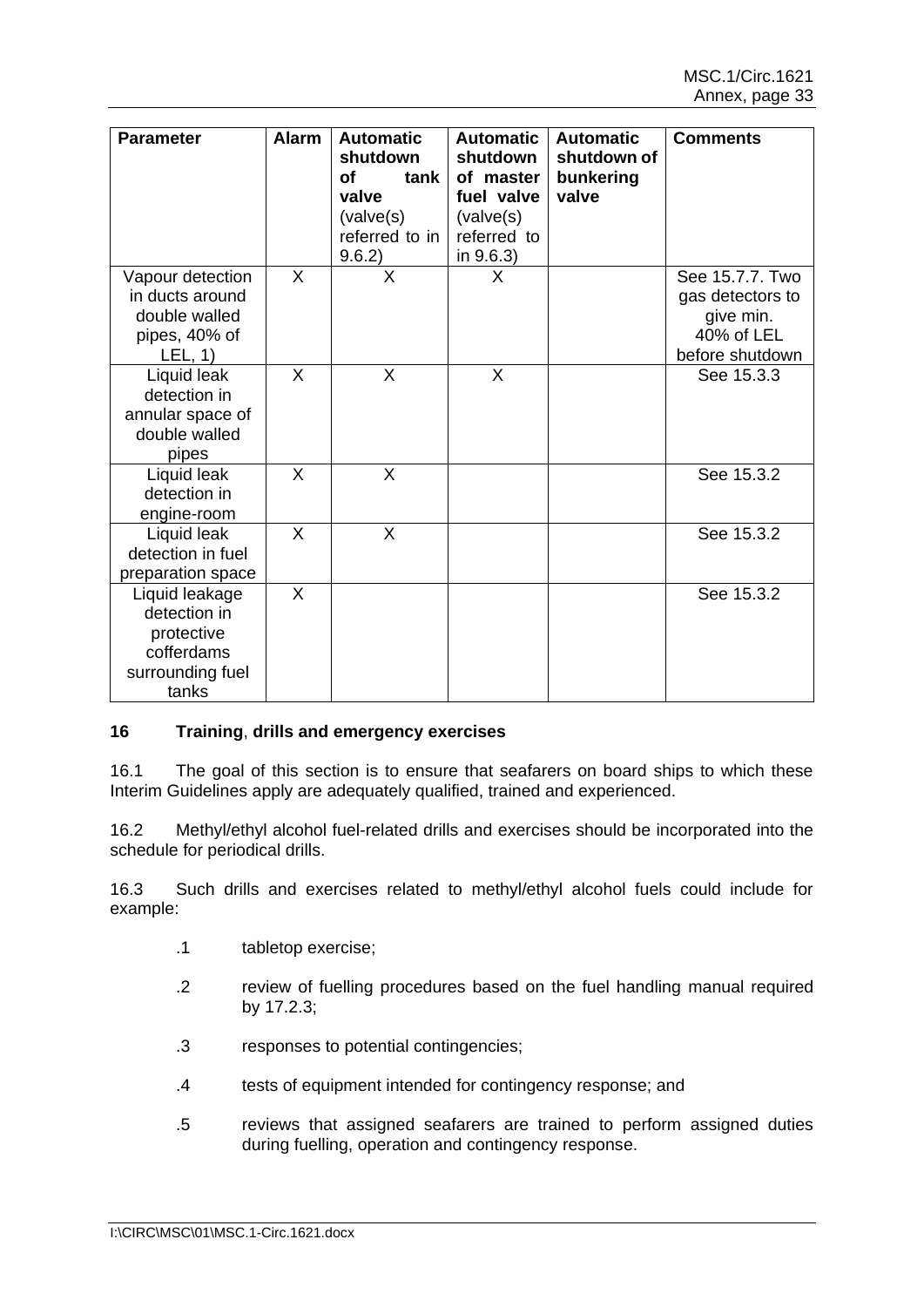16.4 The response and safety system for hazards and accident control should be reviewed and tested.

16.5 The company should ensure that seafarers on board ships using methyl/ethyl alcohol fuels should have completed training to attain the abilities that are appropriate to the capacity to be filled, and duties and responsibilities to be taken up.

16.6 The master, officers, ratings and other personnel on ships using methyl/ethyl alcohol fuels should be trained and qualified in accordance with regulation V/3 of the STCW Convention and section A-V/3 of the STCW Code, taking into account the specific hazards of the methyl/ethyl alcohol used as fuel.

### **17 Operation**

# **17.1 Goal**

The goal of this section is to ensure that operational procedures for the loading, storage, operation, maintenance and inspection of systems for methyl/ethyl alcohol fuels minimize the risk to personnel, the ship and the environment, and are consistent with practices for a conventional oil-fuelled ship whilst taking into account the nature of these fuels.

# **17.2 Functional requirements**

This section relates to the functional provisions 3.2.1 to 3.2.3, 3.2.9, 3.2.11, 3.2.14, 3.2.15 and 3.2.16 of these Interim Guidelines. In particular, the following applies:

- .1 a copy of these Interim Guidelines, or national regulations incorporating the provisions of the same, should be on board every ship covered by these Interim Guidelines;
- .2 maintenance procedures and information for all methanol/ethanol related installations should be available on board;
- .3 the ship should be provided with operational procedures including a suitably detailed fuel handling manual, such that trained qualified personnel can safely operate the fuel bunkering, storage and transfer systems; and
- .4 the ship should be provided with suitable emergency procedures.

# **17.3 Provisions for maintenance**

17.3.1 Maintenance and repair procedures should include considerations with respect to the fuel containment system and adjacent spaces. Special consideration should be given to the toxicity of fuel.

17.3.2 The procedures and information should include maintenance of electrical equipment that is installed in explosion hazardous spaces and areas. The inspection and maintenance of electrical installations in explosion hazardous spaces should be performed in accordance with recognized standards.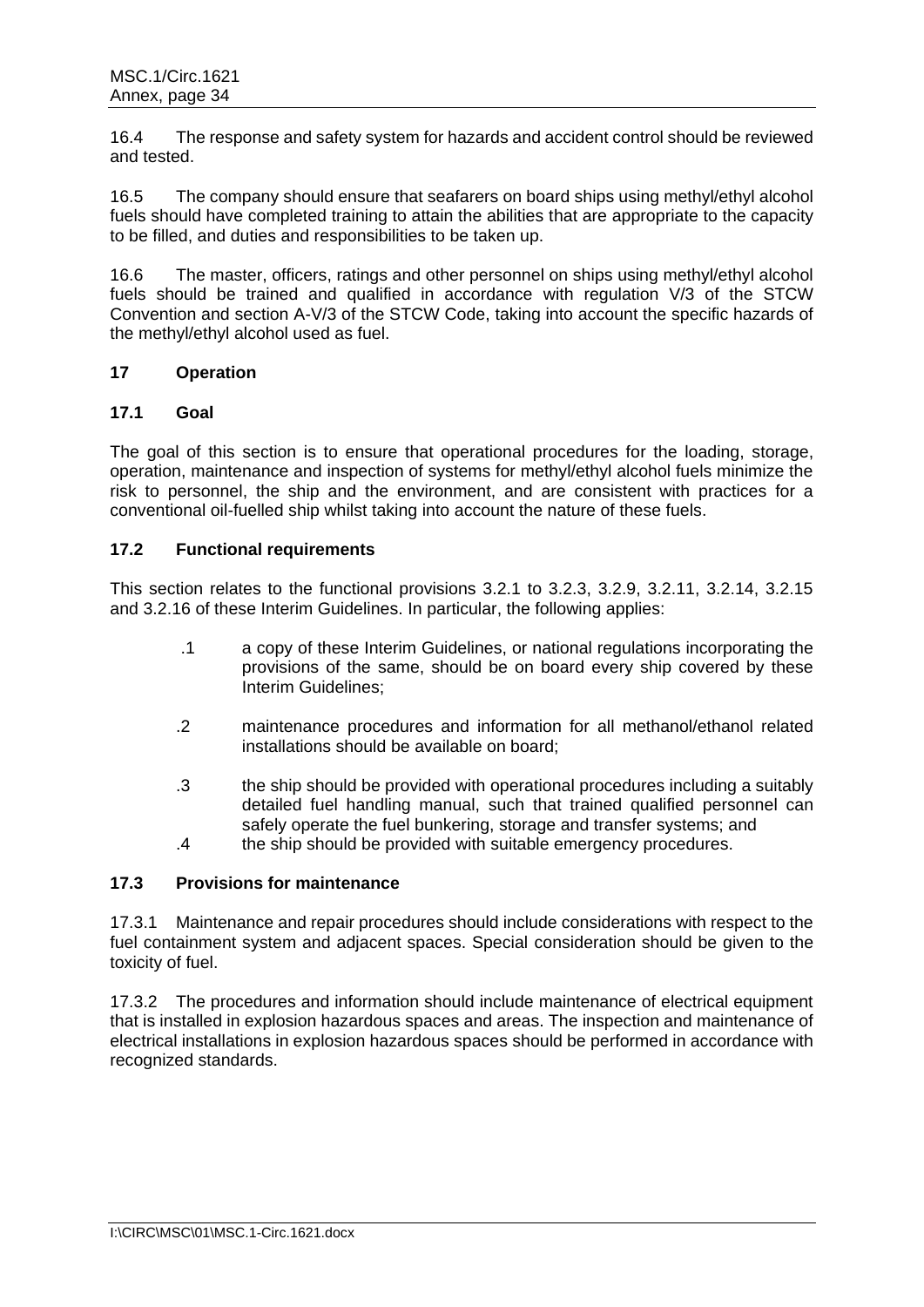## **17.4 Provisions for bunkering operations**

### **17.4.1 Responsibilities**

17.4.1.1 Before any bunkering operation commences, the master of the receiving ship or their representative and the representative of the bunkering source (persons in charge (PIC)) should:

- .1 agree in writing the transfer procedure including the maximum transfer rate at all stages and volume to be transferred;
- .2 agree in writing action to be taken in an emergency; and
- .3 complete and sign the bunker safety checklist.

17.4.1.2 Upon completion of bunkering operations, the ship PIC should receive and sign documentation containing a description of the product and the quantity delivered.

### **17.4.2 Overview of control, automation and safety systems**

17.4.2.1 The fuel handling manual required by 17.2.3 should include but not be limited to:

- .1 overall operation of the ship from dry dock to dry dock, including procedures for bunker loading and, where appropriate, discharging, sampling, inerting and gas freeing;
- .2 operation of inert gas systems;
- .3 fire-fighting and emergency procedures: operation and maintenance of fire-fighting systems and use of extinguishing agents;
- .4 specific fuel properties and special equipment needed for the safe handling of the particular fuel;
- .5 fixed and portable gas detection operation and maintenance of equipment;
- .6 emergency shutdown systems, where fitted; and
- .7 a description of the procedural actions to take in an emergency situation, such as leakage, fire or poisoning.

17.4.2.2 A fuel system schematic/piping and instrumentation diagram (P&ID) should be reproduced and permanently displayed in the ship's bunker control station and at the bunker station.

#### **17.4.3 Pre-bunkering verification**

17.4.3.1 Prior to conducting bunkering operations, pre-bunkering verification including, but not limited to, the following should be carried out and documented in the bunker safety checklist:

- .1 all communications methods, including ship shore link (SSL), if fitted;
- .2 operation of fixed fire detection equipment;